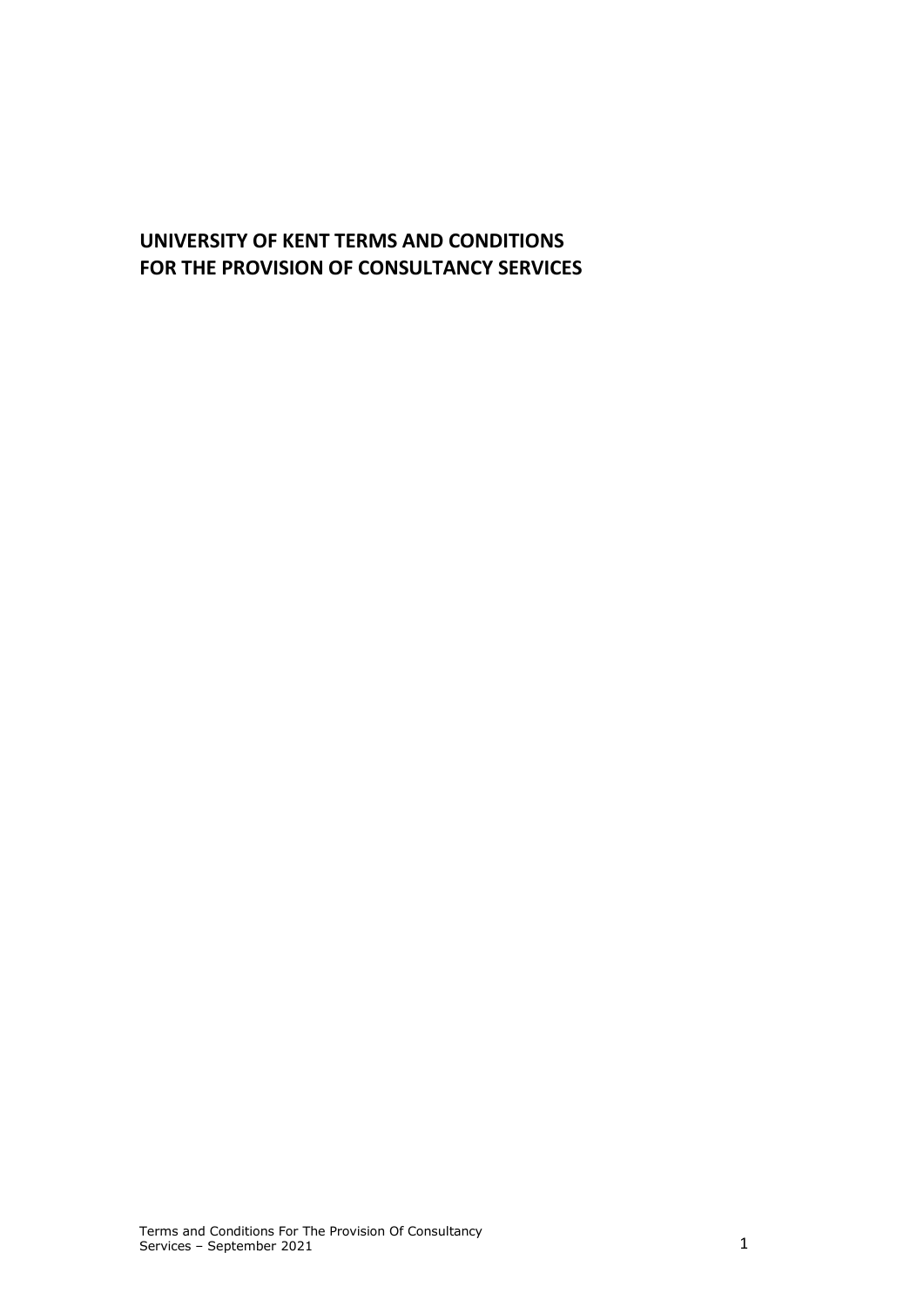#### **Contents**

| <b>Basic Contract Information Section</b><br>3                    |                                                                              |                |  |
|-------------------------------------------------------------------|------------------------------------------------------------------------------|----------------|--|
| 1.                                                                | Definition & Interpretations                                                 | 3              |  |
| 2.                                                                | <b>Entire Agreement</b>                                                      | 4              |  |
| 3.                                                                | Duration of the Contract                                                     | 5              |  |
| 4.                                                                | Governing Law                                                                | 5              |  |
| 5.                                                                | Consultant's Status                                                          | 5              |  |
| 6.                                                                | Severability                                                                 | 5              |  |
| 7.                                                                | <b>Contract Price and Payment</b>                                            | 5              |  |
| 8.                                                                | <b>Notices and Variations</b>                                                | 6              |  |
| 9.                                                                | <b>Voluntary Mediation</b>                                                   | 6              |  |
| 10.                                                               | Deliverables                                                                 | 6              |  |
|                                                                   | <b>Contract Operation Section</b>                                            | $\overline{7}$ |  |
| 11.                                                               | <b>Consultant's Personnel</b>                                                | $\overline{7}$ |  |
| 12.                                                               | Provision of Equipment                                                       | 7              |  |
| 13.                                                               | Use of Authority's Premises                                                  | 8              |  |
| 14.                                                               | Security                                                                     | 8              |  |
| 15.                                                               | Assignment & Sub-contracting                                                 | 8              |  |
| 16.                                                               | Soliciting / Recommending Additional Work / Outside Activities               | 9              |  |
| Liability, Indemnity & Insurance Section<br>9                     |                                                                              |                |  |
| 17.                                                               | Liability for Personal Injury & Loss of Property                             | 9              |  |
| 18.                                                               | Indemnity for Claims by Third Parties                                        | 9              |  |
| 19.                                                               | Insurance                                                                    | 10             |  |
| 20.                                                               | Handling of Claims                                                           | 10             |  |
| <b>Remedies Section</b>                                           |                                                                              | 11             |  |
| 21.                                                               | The Authority's Remedies in the Event of Unsatisfactory Performance          | 11             |  |
| 22.                                                               | The Consultant's Remedies for Non-Payment                                    | 12             |  |
| 23.                                                               | <b>Remedies Cumulative</b>                                                   | 12             |  |
| 24.                                                               | Waiver                                                                       | 12             |  |
| <b>Contract Expiry or Termination Section</b><br>12               |                                                                              |                |  |
| 25.                                                               | <b>Break</b>                                                                 | 12             |  |
| 26.                                                               | Termination on Change of Control or Bankruptcy                               | 13             |  |
| 27.                                                               | Recovery Upon Termination & Transition of Services                           | 13             |  |
|                                                                   | <b>Disclosure &amp; Confidentiality Section</b>                              | 14             |  |
| 28.                                                               | Use & Disclosure of Documents, Information etc                               | 14             |  |
| 29.                                                               | Freedom of Information                                                       | 15             |  |
| 30.                                                               | Data Protection and confidentiality                                          | 15             |  |
|                                                                   | <b>Statutory Requirements Section</b>                                        | 16             |  |
| 31.                                                               | Industrial Actions & the Transfer of Undertakings (Protection of Employment) | 16             |  |
| 32.                                                               | Discrimination                                                               | 16             |  |
| 33.                                                               | <b>Environmental Requirements</b>                                            | 16             |  |
| 34.                                                               | Health & Safety                                                              | 16             |  |
| 35.                                                               | <b>Intellectual Property Rights</b>                                          | 16             |  |
| 36.                                                               | Patents                                                                      | 17             |  |
| 37.                                                               | Prevention of Corruption                                                     | 17             |  |
| 38.                                                               | Compliance with law and policies                                             |                |  |
| Appendix 1 - Change Control Following the Award of Contract<br>19 |                                                                              |                |  |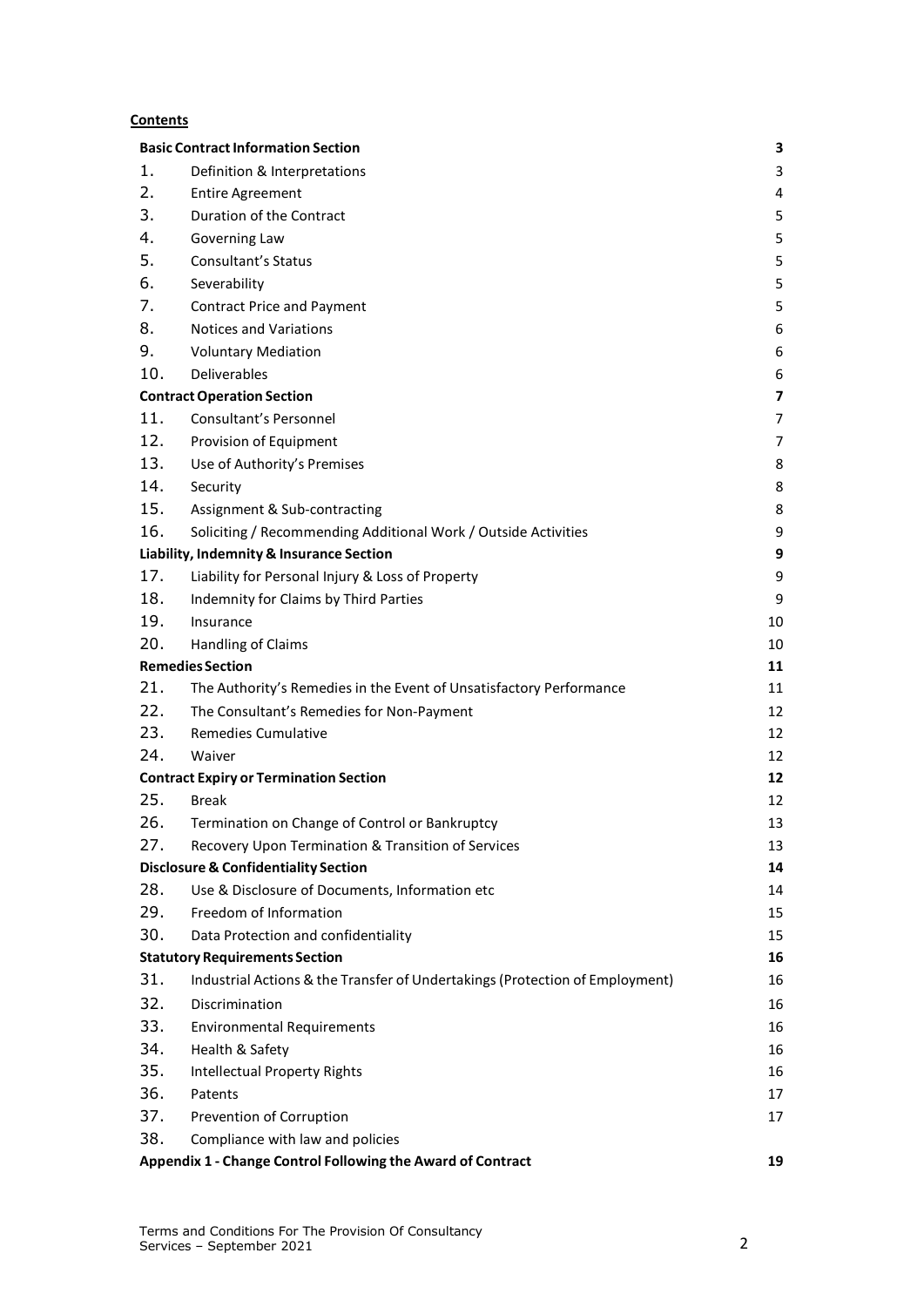### <span id="page-2-0"></span>**UNIVERSITY OF KENT TERMS AND CONDITIONS FOR CONSULTANCY SERVICES**

#### **Basic Contract Information Section**

#### <span id="page-2-1"></span>**1. Definition & Interpretations**

In these conditions:

- 1.1. "The Authority" and "The University" means The University of Kent.
- 1.2. "The Authority's Premises" means lands and buildings which make up the University Estate.
- 1.3. "Bribery Act" means The Bribery Act 2010
- 1.4. "The Commencement Date" means the date on which the Contract shall take effect, as notified by the Authority to the Consultant in the Contract Agreement Letter.
- 1.5. "Conditions" means the entire contents of the headed paragraphs in these terms and conditions.
- 1.6. "Confidential Information" means all information, whether written or oral (however recorded), provided by the disclosing party to the receiving party and which is known by the receiving party to be confidential, is marked as or stated to be confidential or ought reasonably to be considered by the receiving party to be confidential.
- 1.7. "The Agreement" or "The Contract" means the agreement concluded between the Authority and the Consultant including these Conditions, the specification as set out in the Agreement letter and other documents which are referred to within the letter. In the case of any discrepancy among these documents these Conditions shall prevail.
- 1.8. "The Consultant" means the individual Consultant or Consultant Company who undertakes to render the Services for the Authority as provided for by the Contract.
- 1.9. "The Contract Period" means the period of duration of the Contract in accordance with Condition 3.
- 1.10. "The Contract Price" as described in the Contract Agreement Letter, means the price exclusive of Value Added Tax, payable to the Consultant by the Authority under the Contract for the full and proper performance by the Consultant of his part of the Contract as determined under the provisions of the Contract.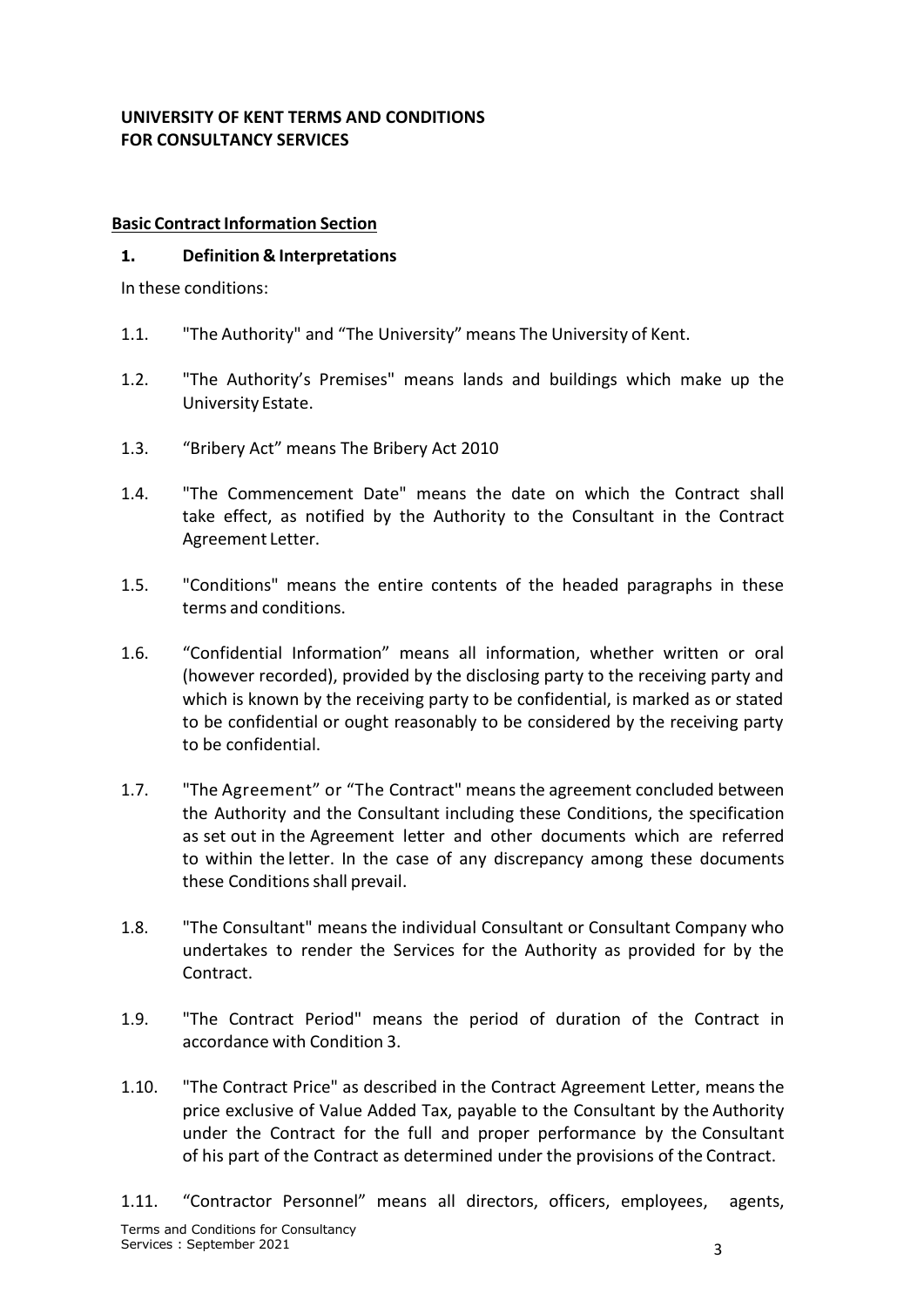consultants and contractors of the Supplier/Contractor and/or of any Sub-Contractor engaged in the performance of its obligations under this Agreement.

- 1.12. "Consultant's Staff" means any person, commissioned and paid by the Consultant to either perform any part of this Contract or to provide services to the Consultant to facilitate performance of the Contract, including subcontractors.
- 1.13. "Criminal Finance Act" means the Criminal Finance Act 2017
- 1.14. "Default" means any breach of the obligations under this Contract (including but not limited to material breach or breach of a fundamental term) or any default, act, omission, negligence or statement of the party, its employees, agents or Sub-contractors in connection with or in relation to the subject matter of the Contract and in respect of which the party is liable to the other.
- 1.15. "Deliverables" means all documents, products and materials developed by the Consultant or its agents, contractors and employees as part of or in relation to the Services in any form or media, including without limitation drawings, maps, plans, diagrams, designs, pictures, computer programs, data, specifications and reports (including drafts).
- 1.16. "Delivery Location" has the meaning of the location of delivery of the outputs/deliverables as agreed between both parties, and / or specified in any instructions.
- 1.17. "DPA" means the Data Protection Act 2018
- 1.18. "Employee of the Authority" means any member ofthe staff ofthe Authority and includes an individual who is an Employee of the Authority when any relevant Personal Injury or Loss of Property occurred, even if he has ceased to be such before any payment in respect of the Personal Injury or Loss of Property is made, and, where such person has ceased to be an employee by reason of death, includes their personal representative.
- 1.19. "Freedom of Information Act" or "FOIA" means the Freedom of Information Act 2000.
- 1.20. "Goods" means the goods (or any part of them) set out in the Order.
- 1.21. "Goods Specification" means any specification for the Goods, including any related plans and drawings, that is agreed in writing by the University and the Supplier.
- 1.22. "Government Provision" means any statutory provision, warrant, order, scheme, regulations or conditions of service applicable to an Employee of the Authority providing for continuance of pay or the payment of sick pay, or any allowance to or for the benefit of Employees of the Authority, or their families or dependants, during or in respect of sickness, injury or disablementsuffered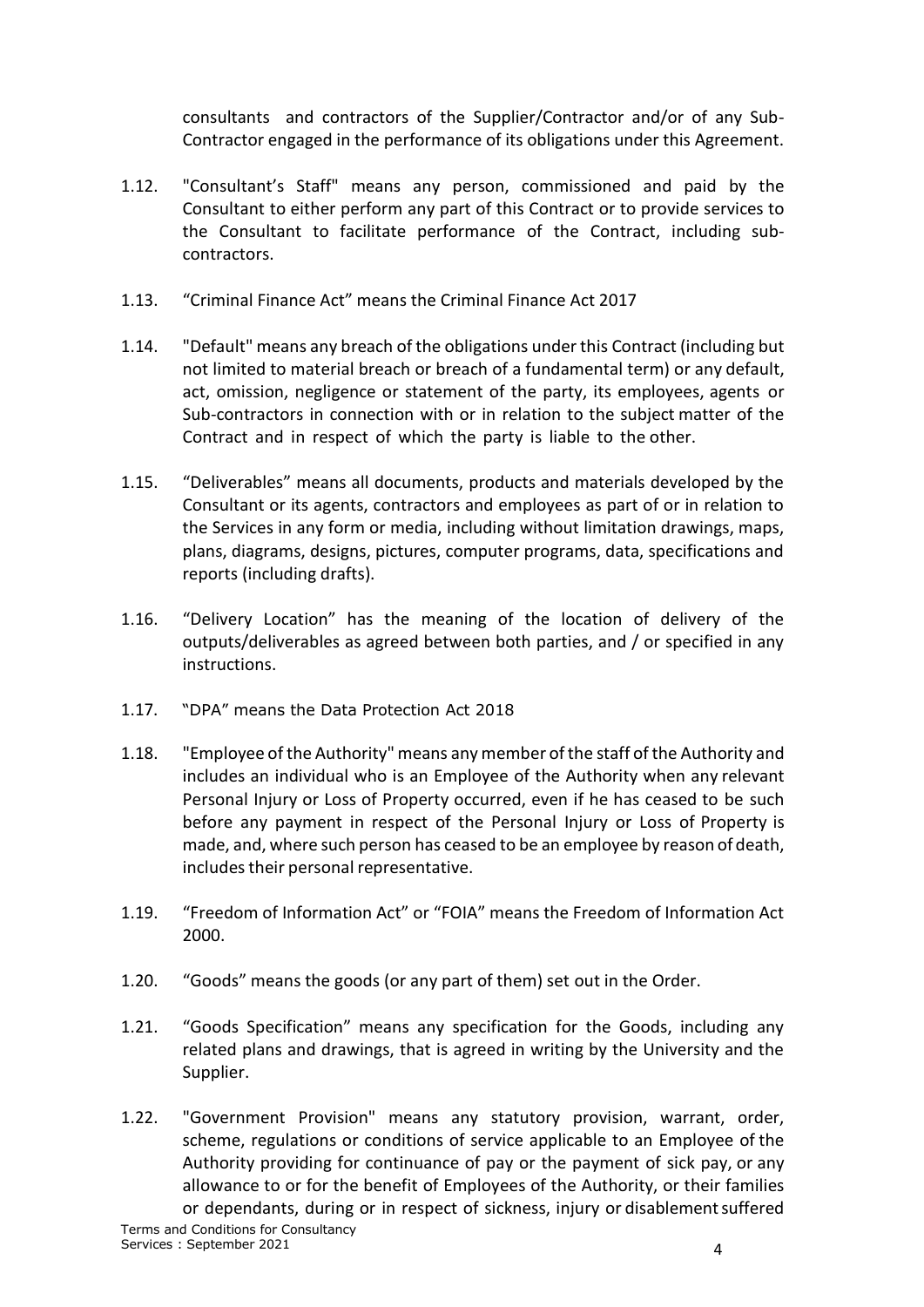by such Employees.

- 1.23. "Intellectual Property Rights" means patents, rights to inventions, copyright and related rights, trade marks, business names and domain names, rights in get-up, goodwill and the right to sue for passing off, rights in designs, database rights, rights to use, and protect the confidentiality of, confidential information (including know-how), and all other intellectual property rights, in each case whether registered or unregistered and including all applications and rights to apply for and be granted, renewals or extensions of, and rights to claim priority from, such rights and all similar or equivalent rights or forms of protection which subsist or will subsist now or in the future in any part of the world.
- 1.24. "Law" means any law, subordinate legislation within the meaning of Section 21(1) of the Interpretation Act 1978, bye-law, enforceable right within the meaning of the European Union (Withdrawal Agreement) Act 2020, regulation, order, regulatory policy, mandatory guidance or code of practice, judgment of a relevant court of law, or directives or requirements with which the Contractor / Supplier is bound to comply;
- 1.25. "Loss" includes destruction.
- 1.26. "Loss of Property" includes damage to property, loss of profits and loss of use.
- 1.27. "Modern Slavery Act" means the Modern Slavery Act 2015
- 1.28. "Month" means calendar month unless otherwise defined.
- 1.29. "Order" means the University's order for the supply of Goods and/or Services, as set out in the University's purchase order form, written instruction, or Memorandum Of Understanding.
- 1.30. "Party" means a Party to this agreement
- 1.31. "Personal Injury" includes sickness and death.
- 1.32. "Representative of the Authority" in any provision of the Contract means the person duly authorised by the Authority to act for the purposes of the provision.
- 1.33. "The Services" means all tasks which the Consultant is required to carry out to deliver under the Contract and / or the services, including without limitation any Deliverables, to be provided by the Supplier under the Contract as set out in the Service Specification.
- 1.34. "Specification" means the services, including without limitation any Deliverables, to be provided by Consultant under the Contract as set out in the Service Specification
- 1.35. "Sub-contractor" means any individual (other than an employee of the Consultant), firm or company who enters into an agreement with the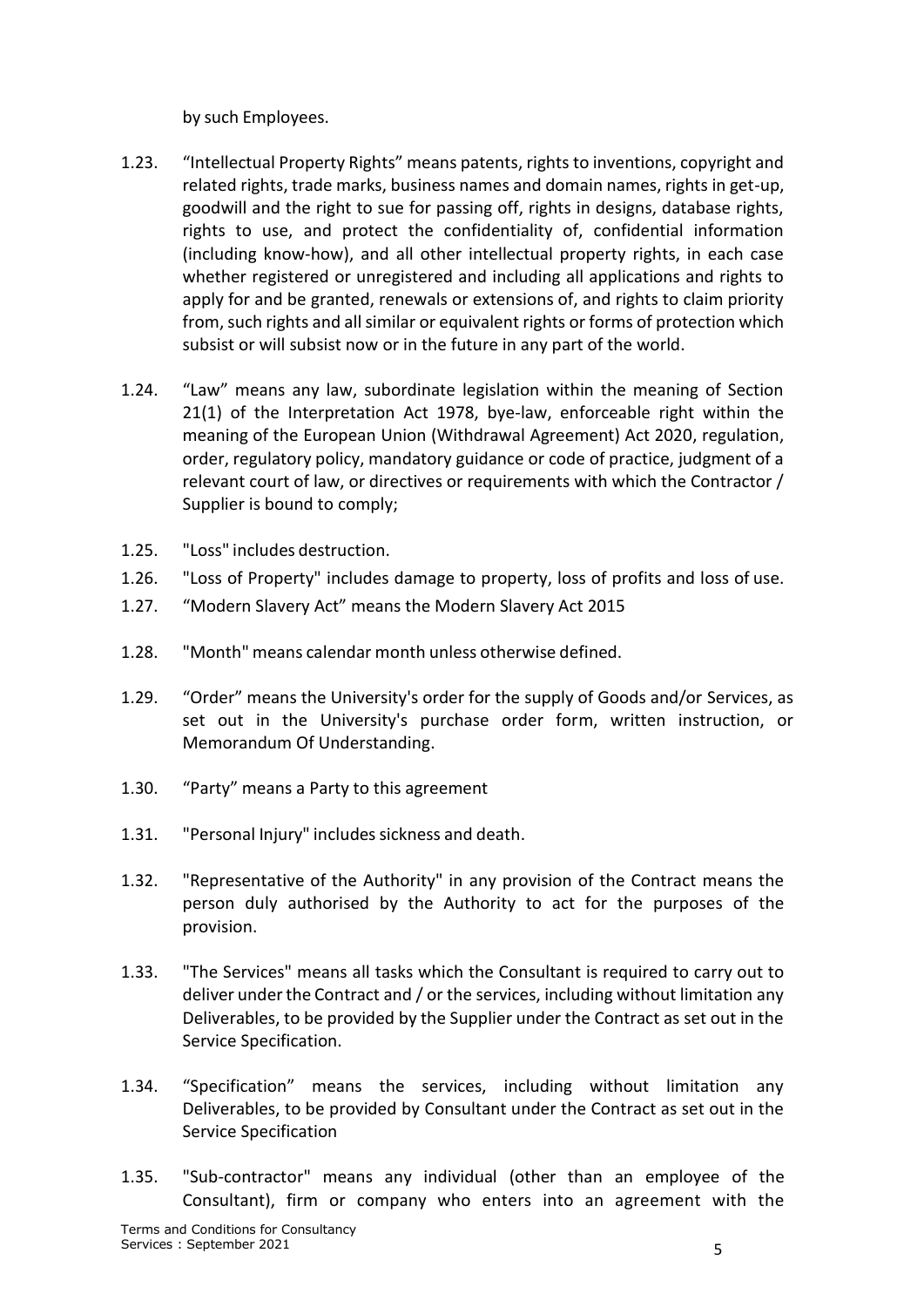Consultant or with a Sub-contractor to perform work or provide professional services in connection with the Contract and includes any other individual or individuals taken as a partner or director by such individual, firm or company during the currency of the Contract and the surviving member or members of any such firm or company.

- 1.36. "Statement of Requirements" means the document specifying the Services to be provided by the Consultant included in the invitation to tender.
- 1.37. "TUPE" means the Transfer of Undertakings (Protection of Employment) Regulations 1981 and 2006 (as amended)
- 1.38. "University" means the University of Kent registered in England and Wales by Royal Charter with company number RC000656.
- 1.39. "VAT" mean value added tax in accordance with the provisions of the Value Added Tax Act 1994.
- 1.40. "Working Day" means a day (other than a Saturday or Sunday) in England when banks in London are open for business
- 1.41. The masculine includesthe feminine.
- 1.42. The singular includesthe plural and vice versa.
- 1.43. Reference to any enactment, order, regulation or other similar instrument, shall be construed as a reference to the enactment, order, regulation or instrument as amended by any subsequent enactment, order, regulation or instrument.
- 1.44. Reference to a Condition is a reference to the whole of that Condition unless stated otherwise.
- 1.45. Reference to a Clause is a reference to a paragraph within a Condition unless stated otherwise.
- 1.46. The headings of these Conditions shall not affect the interpretation thereof.
- 1.47. All communication between the parties, letters, documentation, specifications, reports etc. shall be in the English language.
- 1.48. Intellectual Property Rights means patents, trademarks, service marks, registered designs, copyrights, database rights, design rights, know-how, confidential information, applications for any of the above, and any other similar rights recognised from time to time in any country.
- 1.49. Results means all information, know-how, results, inventions and other intellectual property identified or first reduced to practice or writing during the course of the performance of the Services.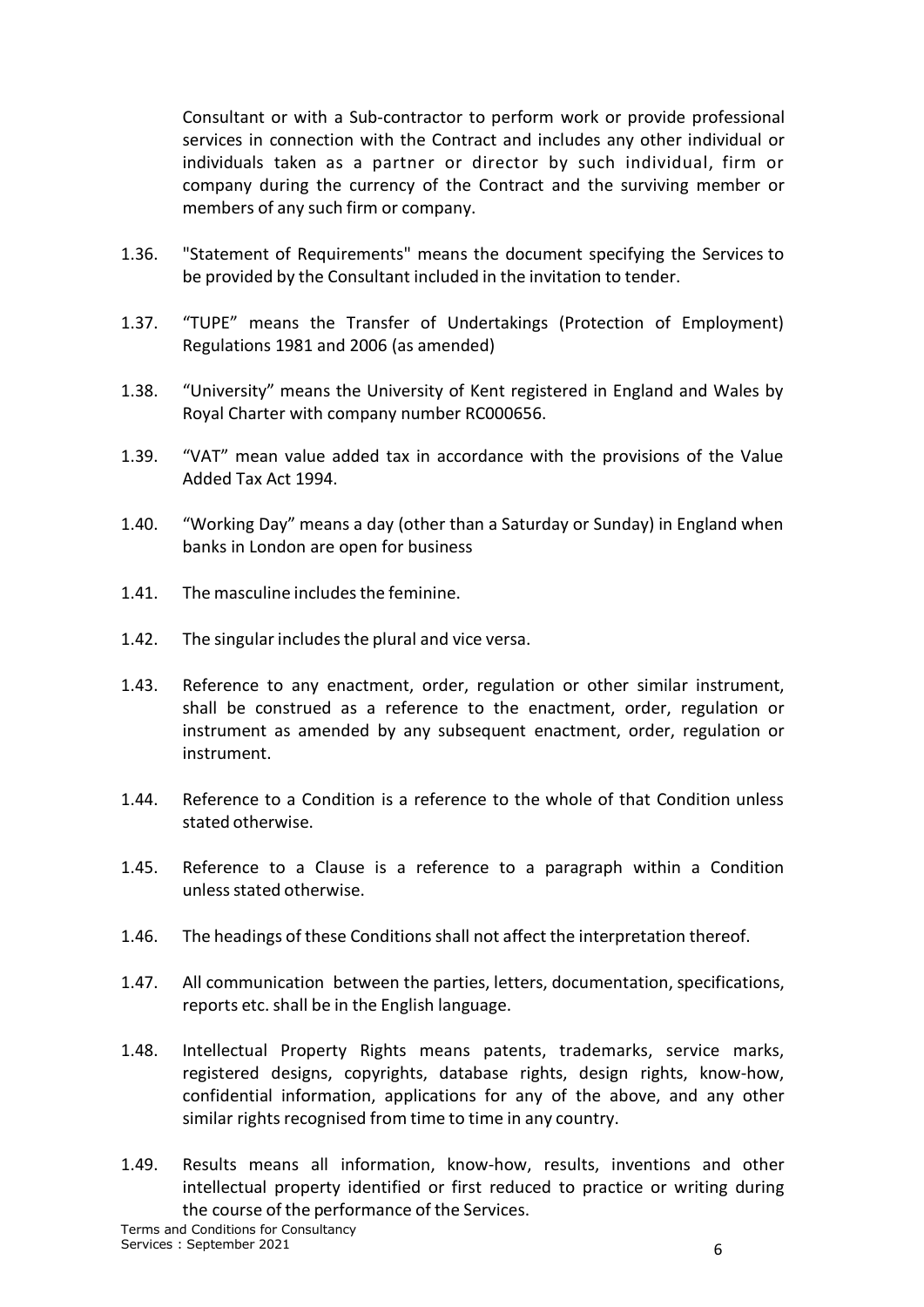- 1.50. In these Conditions, unless the context otherwise requires:
	- a) a **person** includes a natural person, corporate or unincorporated body (whether or not having separate legal personality);
	- b) a references to a party includes its personal representatives, successors or permitted assigns;
	- c) any obligation on any party not to do or omit to do anything shall include an obligation not to allow that thing to be done or omitted to be done;
	- d) any reference to an enactment includes reference to that enactment as amended or replaced from time to time and to any subordinate legislation, byelaw or code of practice made under that enactment;
	- e) the word 'including' shall be understood as meaning 'including without limitation;' and
- 1.51. a reference to **writing** or **written** includes faxes and e-mails.

### <span id="page-6-0"></span>**2. EntireAgreement**

2.1 This Agreement constitutes the entire agreement between the parties for the Services. The Consultant acknowledges that in entering into this Agreement, the Consultant has not relied on any warranty, representation statement, agreement or undertaking except those expressly set out in this Agreement. The Consultant waives any claim for breach of, or any right to rescind this Agreement in respect of, any representation which is not specifically contained in this Agreement as a warranty. However, this clause does not exclude any liability which either party may have to the other (or any right which either party may have to rescind this Agreement) in respect of any fraudulent misrepresentation or fraudulent concealment prior to the execution of this Agreement.

### <span id="page-6-1"></span>**3. Duration of the Contract**

3.1. The Services shall be provided for a period as stated in the Agreement letter or Purchase Order, and / or to the successful delivery of the expected outputs, subject to the Authority's rights of earlier termination under the Conditions.

#### <span id="page-6-2"></span>**4. Governing Law**

<span id="page-6-3"></span>4.1. This Contract shall be governed by and interpreted in accordance with the Law of England and Wales and shall be subject to the exclusive jurisdiction of the Courts of England and Wales.

### **5. Consultant's Status**

5.1. Nothing in the Contract shall be construed as creating a partnership, a contract of employment or a relationship of principal and agent between the Authority and the Consultant.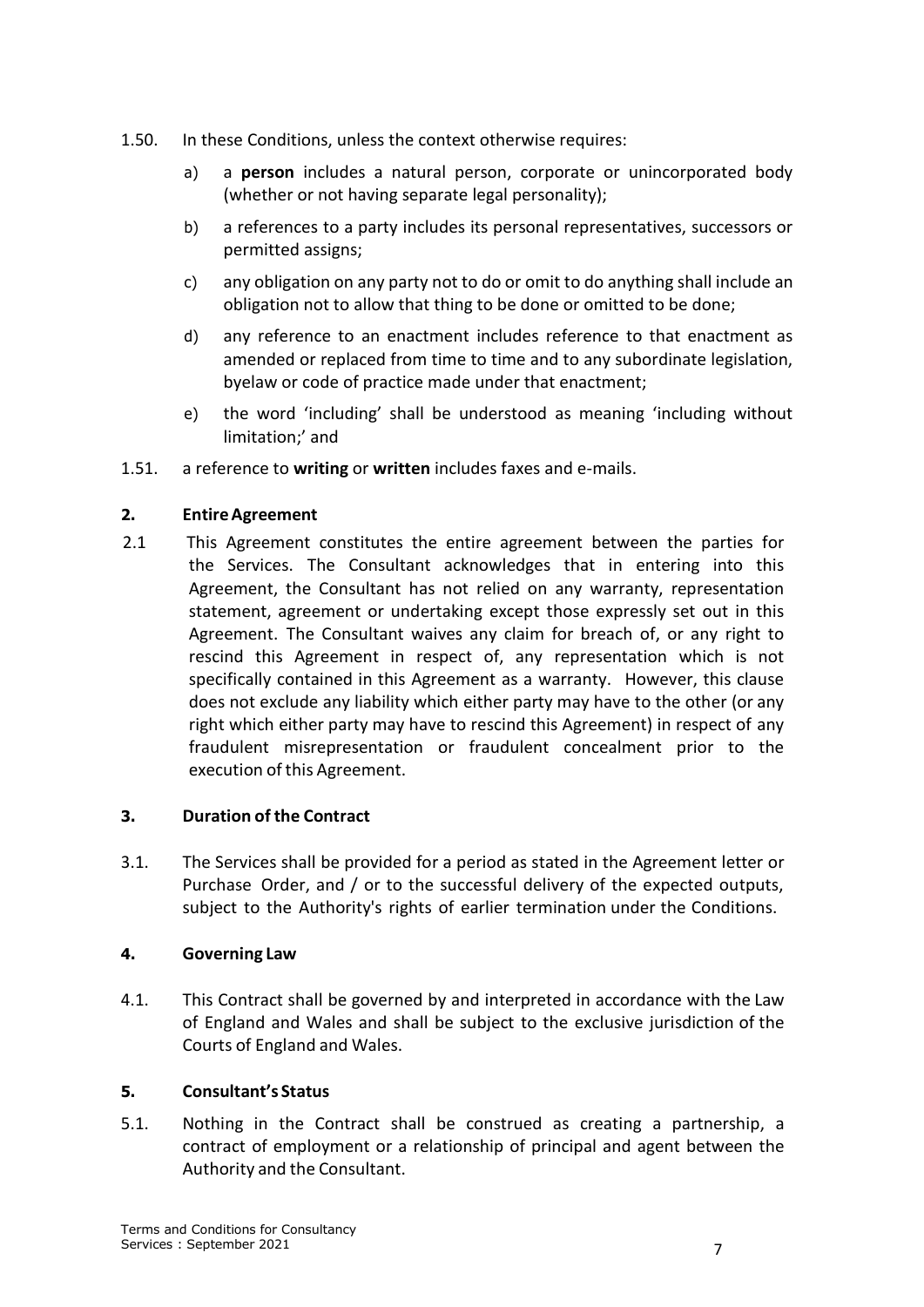- 5.2. Except as expressly specified in writing, neither the Consultant nor the Consultant's Staff must not hold themselves out as agents of the University, and they do not have any authority to act on behalf of the University, to conclude any contracts or incur any obligation or liability on behalf of or binding upon the University, or to sign any document on the University's behalf.
- 5.3. The Consultant warrants that it is not and will not prior to the cessation of this agreement, become a managed service company, within the meaning of section 61B of the Income Tax (Earnings and Pensions) Act 2003.

### <span id="page-7-0"></span>**6. Severability**

6.1. If any provision of the Contract is held invalid, illegal or unenforceable for any reason by any court of competent jurisdiction, such provision shall be severed and the remainder of the provisions of the Contract shall continue in full force and effect as if the Contract had been executed with the invalid, illegal or unenforceable provision eliminated. In the event of a holding of invalidity so fundamental as to prevent the accomplishment of the purpose of the Contract, the parties shall immediately commence negotiations in good faith to remedy the invalidity.

# <span id="page-7-1"></span>**7. Contract Price and Payment**

- 7.1. Subject to Clause 7.2 below the Contract Price shall remain fixed for the full Contract Period and will be as stated in the Contract Agreement letter and not subject to any variation.
- 7.2. In the event that the Contract Price is increased or decreased as a result of any new legislation or regulation being made after the commencement of the contract, the amount of any such increase or decrease shall be treated as a variation to the contract and will be assessed on an individual basis. Such variations will not be allowed where new legislation or regulations are enacted after the commencement of the contract, but were made public prior to the commencement of the contract. Any such variations to price which can be foreseen by the Consultant prior to commencement of the Contract will be deemed to have been included in the Contract Price.
- 7.3. The Contract Price shall be strictly net of Value Added Tax (VAT). VAT, where applicable, shall be shown separately on all invoices as a strictly net extra charge. The Authority shall pay to the Consultant, in addition to the Contract Price, a sum equal to the VAT chargeable on the value of the supply of services provided in accordance with the Contract.
- 7.4. Unless otherwise stated in the Contract, the Consultant shall submit an invoice monthly in arrears.
- 7.5. Payment shall be made as detailed in the Agreement letter or Purchase Order, or if not specified, will be within 30 days of receipt and agreement of invoices. The Representative of the Authority will have the final say as to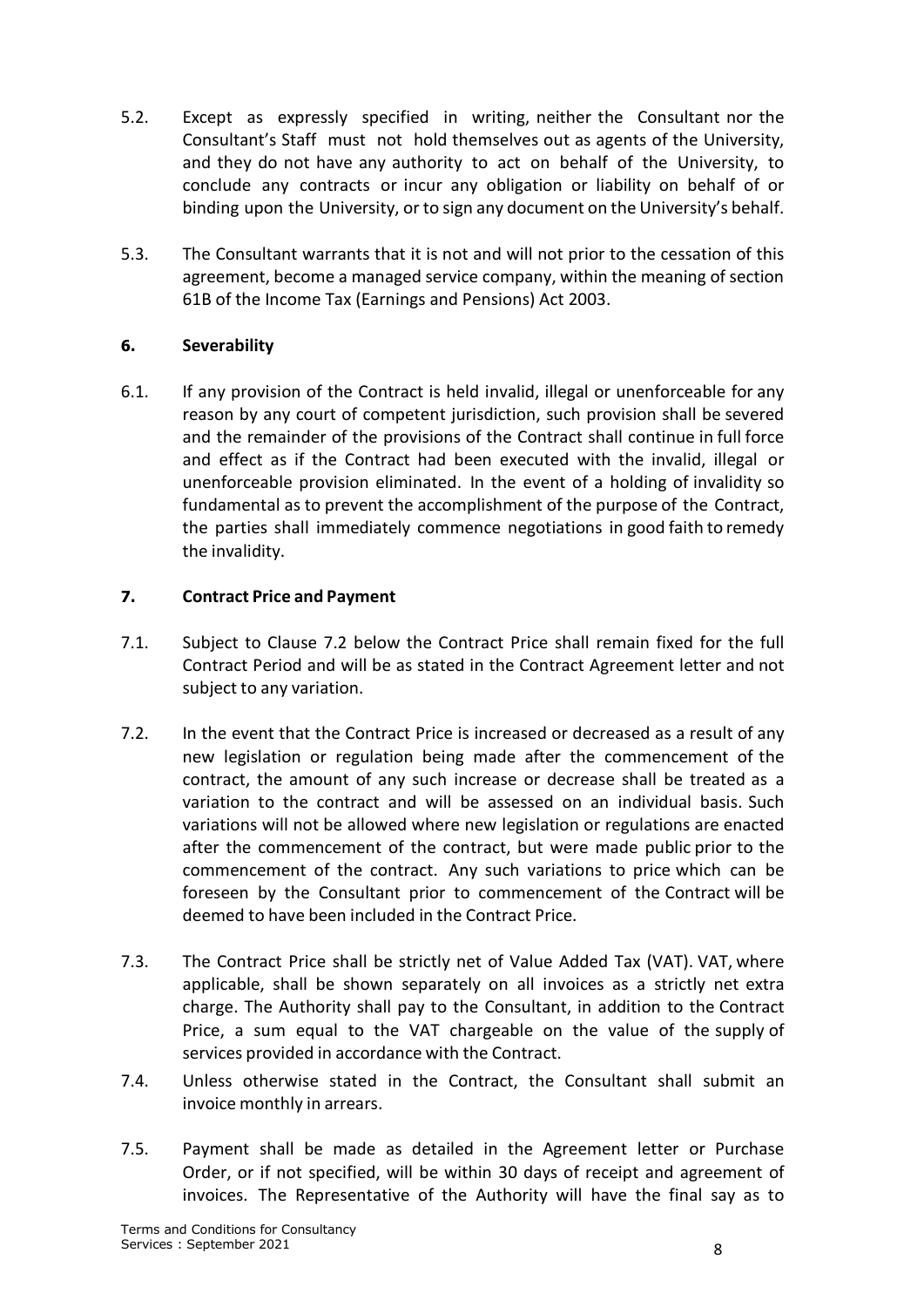whether an invoice is valid.

- 7.6. A properly prepared invoice shall:
	- a) be a true and accurate reflection of the Contract Price;
	- b) be referred with all appropriate Contract references and titles;
	- c) include a detailed breakdown of services provided, taking account of any due deductions, with any supporting invoices or other necessary documentation to substantiate the claim as required by the Authority
	- d) Quote the relevant Purchase Order number.
- 7.7. From August 2020, the University operates a "No PO, No Pay" policy. Details including an FAQ, are located at: https://www.kent.ac.uk/finance/procurement/index.html?tab=no-po-no-payfags
- 7.8. The University reserves the right to reject as non-compliant any invoice that does not quote a valid and accurate purchase order number.
- 7.9. Whenever under the Contract any sum of money shall be recoverable from or payable by the Consultant, that sum may be deducted from any sum then due, or which at any time thereafter may become due to the Consultant under the Contract or under any other contract with the Authority.
- 7.10. This agreement constitutes a contract for the provision of services. The Consultant shall, performing all reasonable due diligence and accuracy, follow the requirements of any and all applicable legislation, including – but not limited to the IR35 Legislation and employment status located at: <https://www.gov.uk/guidance/check-employment-status-for-tax> In the event the engagement is deemed to be inside the applicable legislation, the Consultant shall inform The University and also comply with the necessary tax requirements.
- 7.11. Where it is deemed that the engagement falls outside of the applicable legislation, the agreement is not a contract of employment and accordingly the Consultant shall be fully responsible for and shall indemnify the University in relation to all taxes and National Insurance and other contributions which may be payable out of, or as a result of the receipt of, any fees or other money paid or payable by the University under this Agreement.
- 7.12. The Consultant shall, if required to do so by the University, complete an assessment of its staff's employment status by using the HMRC online Employment Status Indicator (ESI). The Consultant will provide evidence of the assessment and retain the PDF bearing the ESI reference number and the summary of status.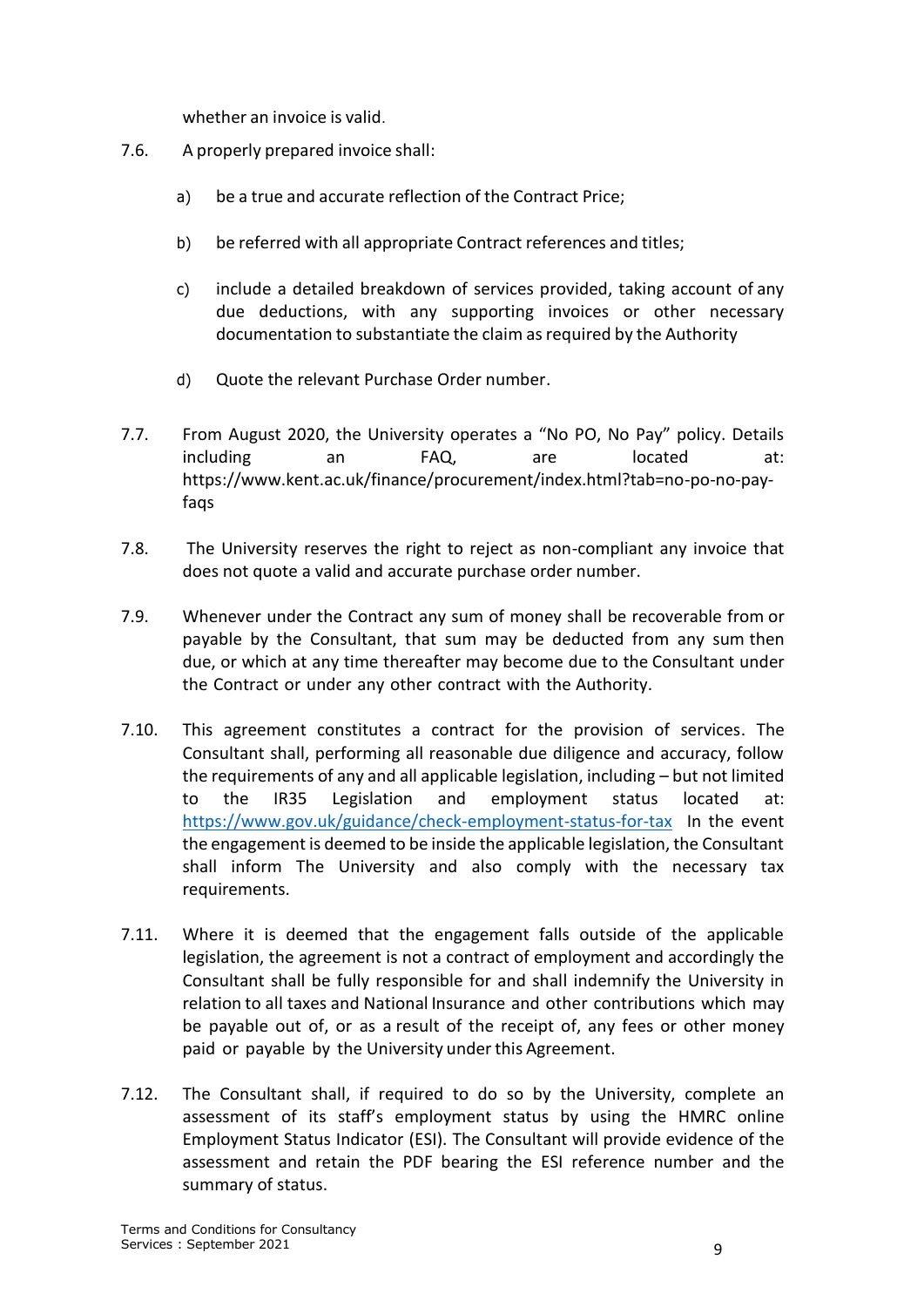- 7.13. The Consultant agrees to indemnify the University in respect of all and any income tax and employee National Insurance contributions, any social security contributions and any other liability, deduction, contribution, assessment or claim arising from or made in connection with either the performance of the Services or any payment or benefit received by it in respect of the Services, where such recovery is not prohibited by law which may be found due from the University on any payments or arrangements made under this agreement together with any interest, penalties or gross-up on such payments. The Consultant shall further indemnify the University against all reasonable costs, expenses and any penalty, fine or interest incurred or payable by the University in connection with or in consequence of any such liability, deduction, contribution, assessment or claim. The Consultant will provide such evidence as the University may reasonably require from time to time for the discharge by the Consultant of their obligations to pay tax and National Insurance as an independent contractor.
- 7.14. The University may at its option satisfy such an indemnity in whole or part by way of deductions due to the Consultant.
- 7.15. The Contract Price shall be set in Pounds Sterling and at the price/currency exchange rate applicable on the day of Order. Currency changes, fluctuations, variations, will not be accepted. For clarity the exchange rate on the date of performance(s), invoice submission, or any currency or date other than Pounds Sterling of the day the Order is not placed will be valid.
- 7.16. The Consultant acknowledges that no further remuneration or compensation other than that provided for in this agreement is or may become due to the Consultant or its staff in respect of the performance of its obligations under this clause 7.
- 7.17. In the event that the Contract Price is increased or decreased as a result of any new legislation or regulation being made after the commencement of the contract, the amount of any such increase or decrease shall be treated as a variation to the contract and will be assessed on an individual basis. Such variations will not be allowed where new legislation or regulations are enacted after the commencement of the contract, but were made public prior to the commencement of the contract. Any such variations to price which can be foreseen by the Consultant prior to commencement of the Contract will be deemed to have been included in the Contract Price.
- 7.18. Except where agreed in advance by an authorised representative of the University, normally the Head of Procurement or their nominated representative or deputy, the University will not pay in advance for any part of the goods, services or works. Payment in advance would normally only be agreed in exceptional circumstances where the initial capital outlay of any project, or the delay between expenditure and receipt by the supplier, would be excessive in terms of time or value to the extent that it would cause unnecessary duress onto the supplier, and in such circumstances would be by prior agreement only.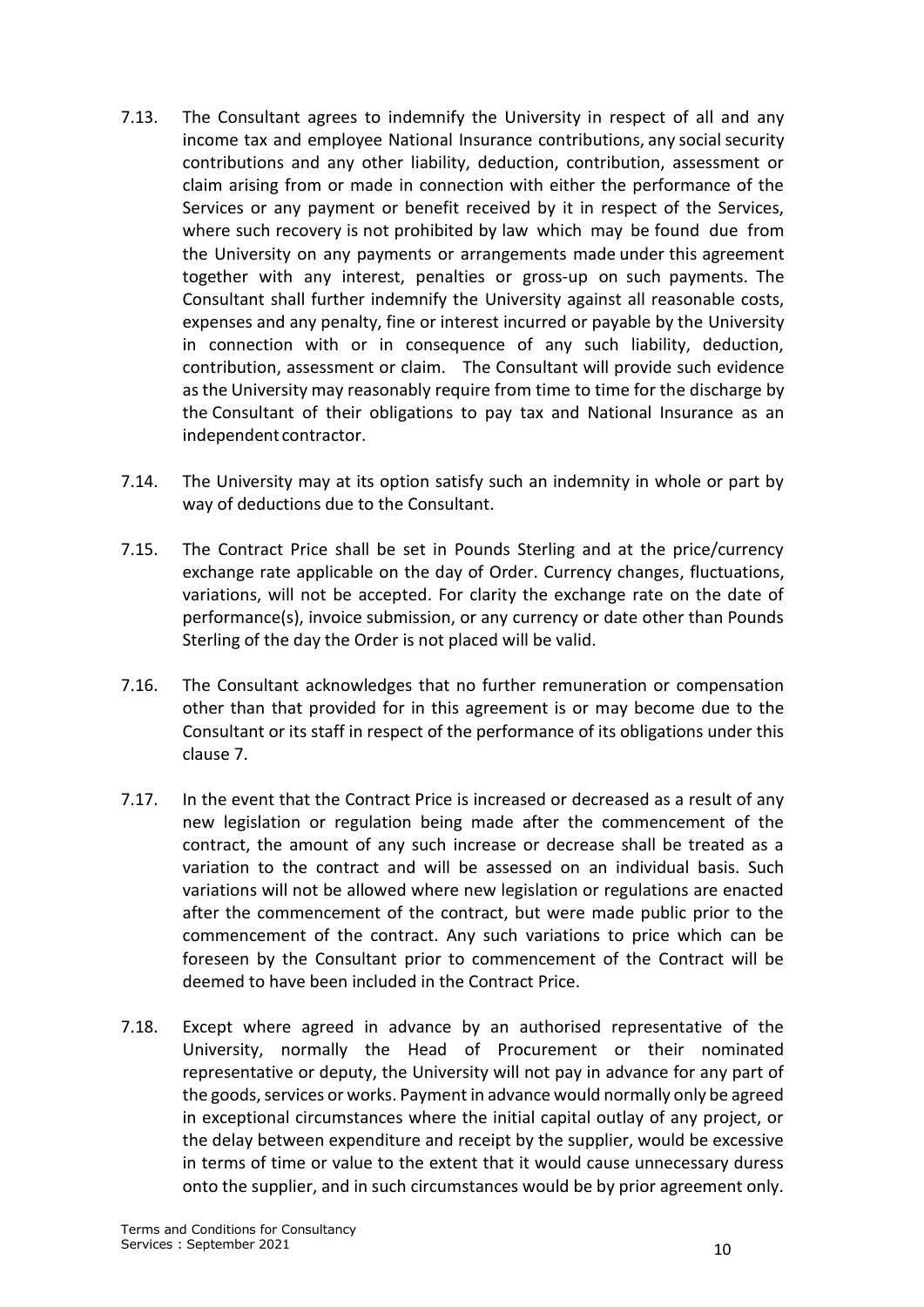7.19. The Supplier also guarantees to adhere to the requirement of the PPN Procurement Policy Note 04/19 located at [https://www.gov.uk/government/publications/procurement-policy-note-0419](https://www.gov.uk/government/publications/procurement-policy-note-0419-taking-account-of-a-suppliers-approach-to-payment-in-the-procurement-of-major-contracts--2) [taking-account-of-a-suppliers-approach-to-payment-in-the-procurement-of](https://www.gov.uk/government/publications/procurement-policy-note-0419-taking-account-of-a-suppliers-approach-to-payment-in-the-procurement-of-major-contracts--2)[major-contracts--2](https://www.gov.uk/government/publications/procurement-policy-note-0419-taking-account-of-a-suppliers-approach-to-payment-in-the-procurement-of-major-contracts--2)

This also applies in relation to payment of Subcontractors.

7.18 The University may wish to move to electronic invoicing and will communicate so at such point that this occurs.

#### <span id="page-10-0"></span>**8. Notices and Variations**

- 8.1. Any notice or other communication which is to be given by either party to the other shall be given by letter, (sent by hand or post or by registered post or by the recorded delivery service) or transmitted by electronic mail or facsimile transmission confirmed by a written letter. Such notices or communications shall be deemed effectively given on the day when in the ordinary course of the means of transmission it would first be received by the addressee in normal business hours.
- 8.2. The provisions of the Contract may only be amended or added to by formal amendments issued in writing in accordance with the change control procedure detailed in Appendix 1 to these Conditions. The Consultant shall not unreasonably withhold their agreement to such amendments requested by the Authority, especially those concerning the Statement of Requirements.
- 8.3. No oral agreement or written amendment, other than in accordance with the change control procedure detailed in Appendix 1, shall be binding on either of the parties to the Contract.
- 8.4. The provisions of this Condition also apply to itself.

### <span id="page-10-1"></span>**9. Voluntary Mediation**

- 9.1. The parties shall attempt in good faith to negotiate a settlement to any dispute between them arising out of or in connection with the Contract and such efforts shall involve the escalation of the dispute to an appropriately senior representative of each party.
- 9.2. If the dispute cannot be resolved by the parties within one month of being escalated as referred to in clause 9.1, the dispute may by agreement between the parties be referred to a neutral adviser or mediator (**Mediator**) chosen by agreement between the parties. All negotiations connected with the dispute shall be conducted in confidence and without prejudice to the rights of the parties in any further proceedings.
- 9.3. If the parties fail to appoint a Mediator within one month, or fail to enter into a written agreement resolving the dispute within one month of the Mediator being appointed, either party may exercise any remedy it has under applicable law.

#### <span id="page-10-2"></span>**10. Deliverables**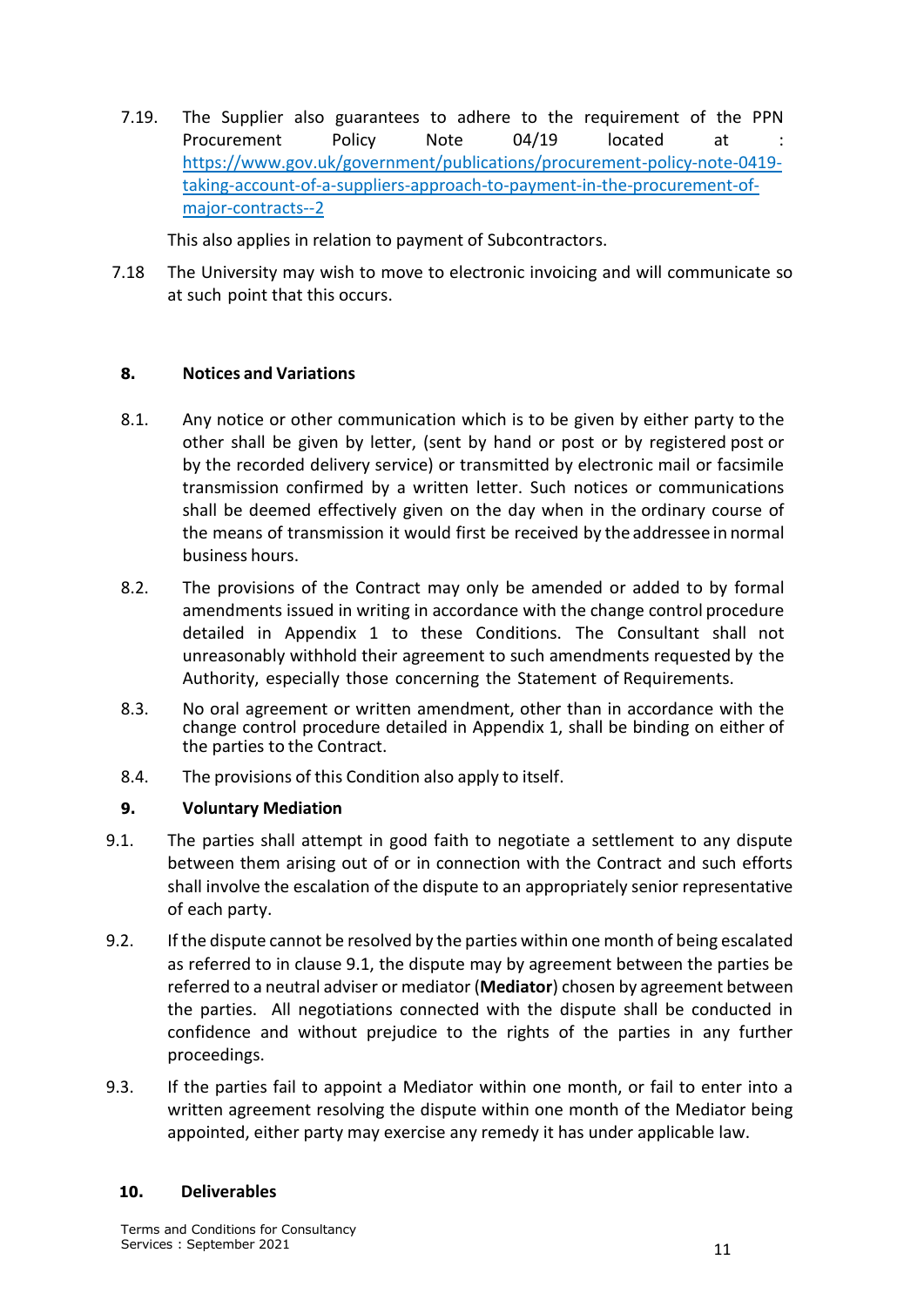- 10.1 The Consultant shall ensure that the Deliverables shall:
	- (a) correspond with their description and any applicable Deliverables Specification;
	- (b) be of satisfactory quality (within the meaning of the Sale of Goods Act 1979) and fit for any purpose held out by The Consultant or made known to the Supplier by the University, expressly or by implication, and in this respect the University relies on the Consultant's skill and judgment;
	- (c) be new (unless otherwise specified in the Goods Specification) and free from defects in design, materials and workmanship and remain so for 12 months after delivery; and
	- (d) comply with all applicable statutory and regulatory requirements relating to the manufacture, labelling, packaging, storage, handling and delivery of the Goods.
- 10.2 The Consultant shall ensure that at all times it has and maintains all the licences, permissions, authorisations, consents and permits that it needs to carry out its obligations under the Contract in respect of the Goods.
- 10.3 The University shall have the right to inspect and test the deliverables at any time before delivery. Acceptance of goods and services may be subject to User Acceptance Testing and failure of this process may result in any delivery being rejected. Such acceptance will not be withheld unreasonably.

### <span id="page-11-0"></span>**ContractOperation Section**

### <span id="page-11-1"></span>**11. Consultant'sPersonnel**

- 11.1. The method of work of the Consultant and itsstaff shall not be subject to the day to day control of the Authority as to the manner in which the Services are performed. However, the Consultant and its staff will ensure that they comply with the Authority's reasonable requests and shall co-operate with any employee or agent or other contractor of the Authority in order to ensure that the standard of delivering the Services is in alignment with how the Authority conducts its business.
- 11.2. The Consultant undertakes to perform the Services as specified in the Agreement letter and/or Purchase Order efficiently with all due skill, care and diligence including but not limited to good industry practice.
- 11.3. All personnel engaged in the Consultant's performance of the Services must have appropriate qualifications and competence and in all respects be acceptable to the Authority. Where so required, full particulars of all personnel to be so engaged shall be forwarded in advance to the Authority for confirmation of acceptability.
- 11.4. The key personnel offered by the Consultant and accepted by the Authority to work on the Contract are as stated in the tender.
- Terms and Conditions for Consultancy Services : September 2021 12 11.5. If and when instructed by the Authority the Consultant shall provide the Authority with full details of all persons who are or may be at any time concerned with the Services or any part of them, including any supporting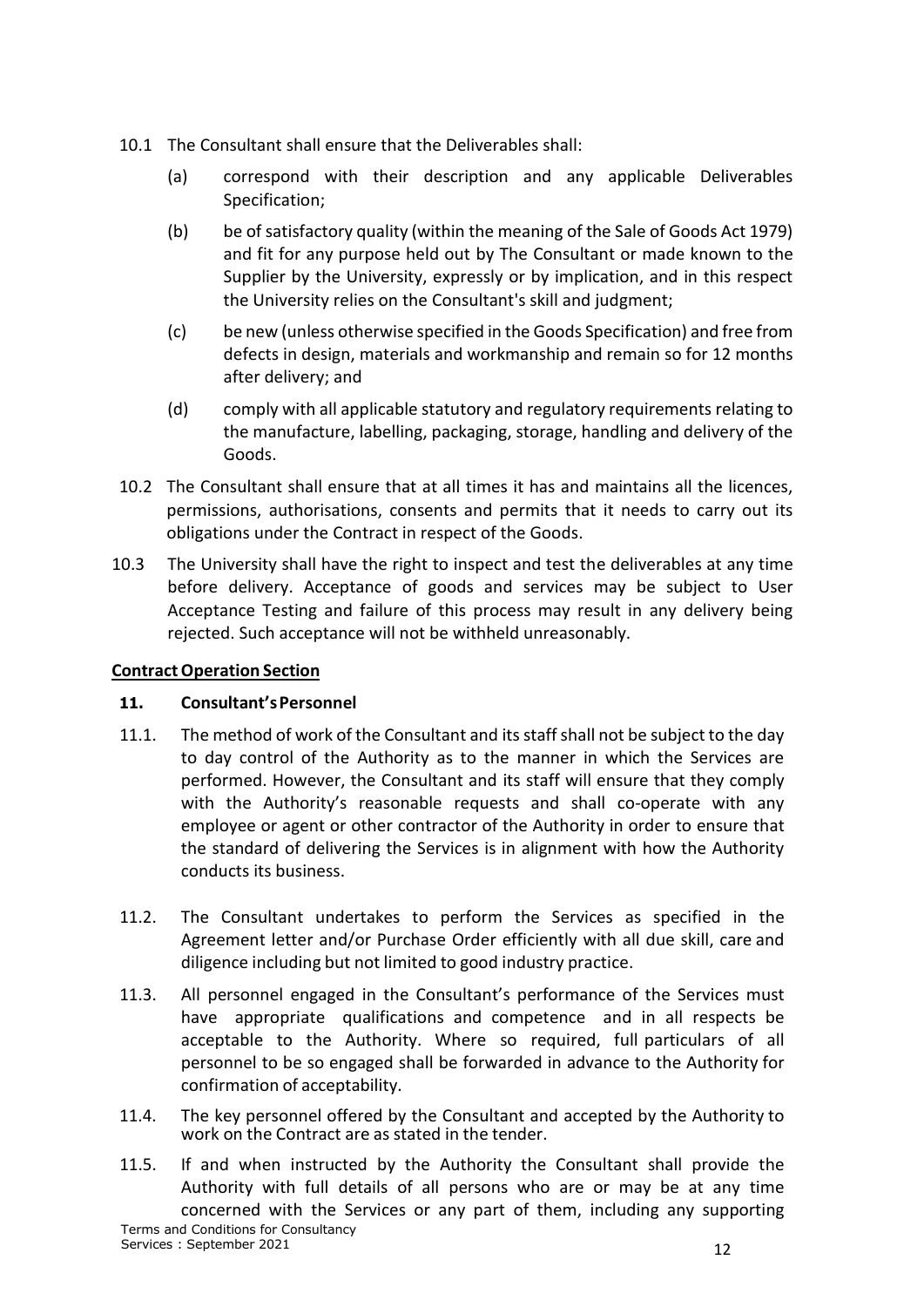evidence asthe Authority may reasonably require.

- 11.6. The Consultant shall not make changes to the personnel assigned to and accepted for the work under the Contract except when such changes are unavoidable or of a temporary nature caused by sickness etc. The Consultant shall give at least one Month's notice to the Authority of proposals to change key personnel and Clauses 10.1 and 10.2 shall apply to the replacement personnel.
- 11.7. The Consultant shall comply with any requirements notified to it by the Authority from time to time as reasonably required to prevent unauthorised persons being admitted by the Consultant to the Authority's Premises. If the Authority gives the Consultant notice that any person is not to be admitted to or is to be removed from its Premises or is not to become involved in (or is to be removed from) the Services, the Consultant shall take all reasonable steps to comply with such notice and shall return any security pass that has been issued.
- 11.8. The decision of the Authority as to whether any person is to be admitted to or is to be removed from involvement in the Services or as to the designation or approval of key personnel and as to whether the Consultant has furnished the information or taken the steps required of him by this Condition shall be final and conclusive.
- 11.9. The Consultant shall bear the cost of any notice, instruction or decision of the Authority under this Condition.
- 11.10. The Consultant shall ensure that it maintains a large enough pool of appropriate personnel to carry out its obligations under this Contract.
- 11.11. The Consultant will bear all costs relating to the employment of staff in connection with the project including, without any restriction of the generality of this clause, any liability for sickness, maternity or redundancy costs.

### <span id="page-12-0"></span>**12. Provision of Equipment**

12.1. Any equipment provided by the Authority for the purpose of the Contract shall remain the property of the Authority and shall only be used for the purpose of carrying out the Contract; to be returned promptly to the Authority on expiry or termination of the Contract. The Consultant will reimburse the Authority for any loss or damage to the equipment (other than deterioration resulting from normal and proper use) caused by the actions of Consultant's Staff. Equipment supplied by the Authority shall be deemed to be in good condition when received by or on behalf of the Consultant, unless the Authority is notified otherwise in writing within seven days of such receipt.

#### <span id="page-12-1"></span>**13. Use of Authority's Premises**

13.1. The Consultant will provide the services in such places as the Authority may reasonably specify. Any temporary accommodation made available to the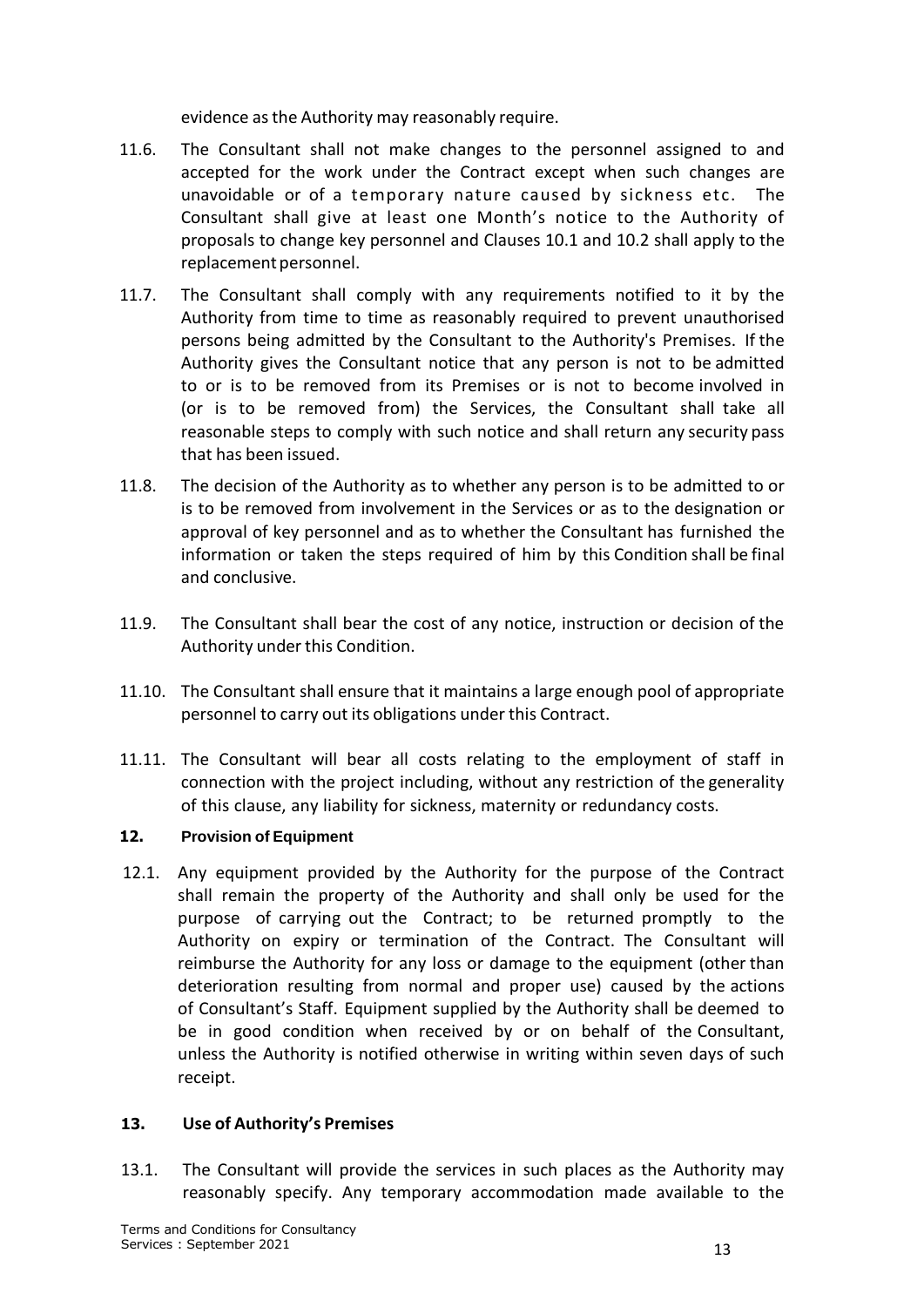Consultant by the Authority in connection with the Contract shall be made available to the Consultant free of charge and shall be used by the Consultant solely for the purpose of performing the Contract.

13.2. The Consultant undertakes to exercise all reasonable precautions to protect the Authority's Premises, its assets and all those on the site from any harm that may arise from their being on site.

#### <span id="page-13-0"></span>**14. Security**

- 14.1. Whilst on the Authority's Premises, the Consultant's Staff shall comply with all security measures implemented by the Authority. The Authority shall provide copies of its written security proceduresto the Consultant.
- 14.2. The Consultant shall co-operate with any investigation relating to security which is carried out by the Authority or by any person who is responsible to the Authority for security matters and when required by the Representative of the Authority.

#### <span id="page-13-1"></span>**15. Assignment & Sub-contracting**

- 15.1. The Authority may at any time assign, transfer, mortgage, charge, subcontract or deal in any other manner with all or any of its rights or obligations under the Contract.
- 15.2. For reasons of security, the Consultant shall not assign or sub-contract any portion of the Contract without the prior written consent of the Authority, with the sole exception that the Consultant may assign the debt arising under the Contract to a factor or invoice discounter without prior Approval. Subcontracting any part of the Contract shall not relieve the Consultant of any obligation or duty attributable to the Consultant under the Contract or these Conditions.
- 15.3. Where the Authority has consented to the placing of sub-contracts the Consultant shall, if requested by the Authority, provide the Authority with copies of the sub-contract.
- 15.4. The Authority is entitled to assign any or all of its rights under the Contract to any contracting authority as defined in the Public Services Contracts Regulations 2015, provided that such assignment shall not materially increase the burden of the Consultant's obligations under the Contract.
- 15.5. The Consultant shall be responsible for the acts and omissions of his Subcontractors as though they were his own.
- 15.6. The Consultant shall not use the services of self-employed individuals without prior approval.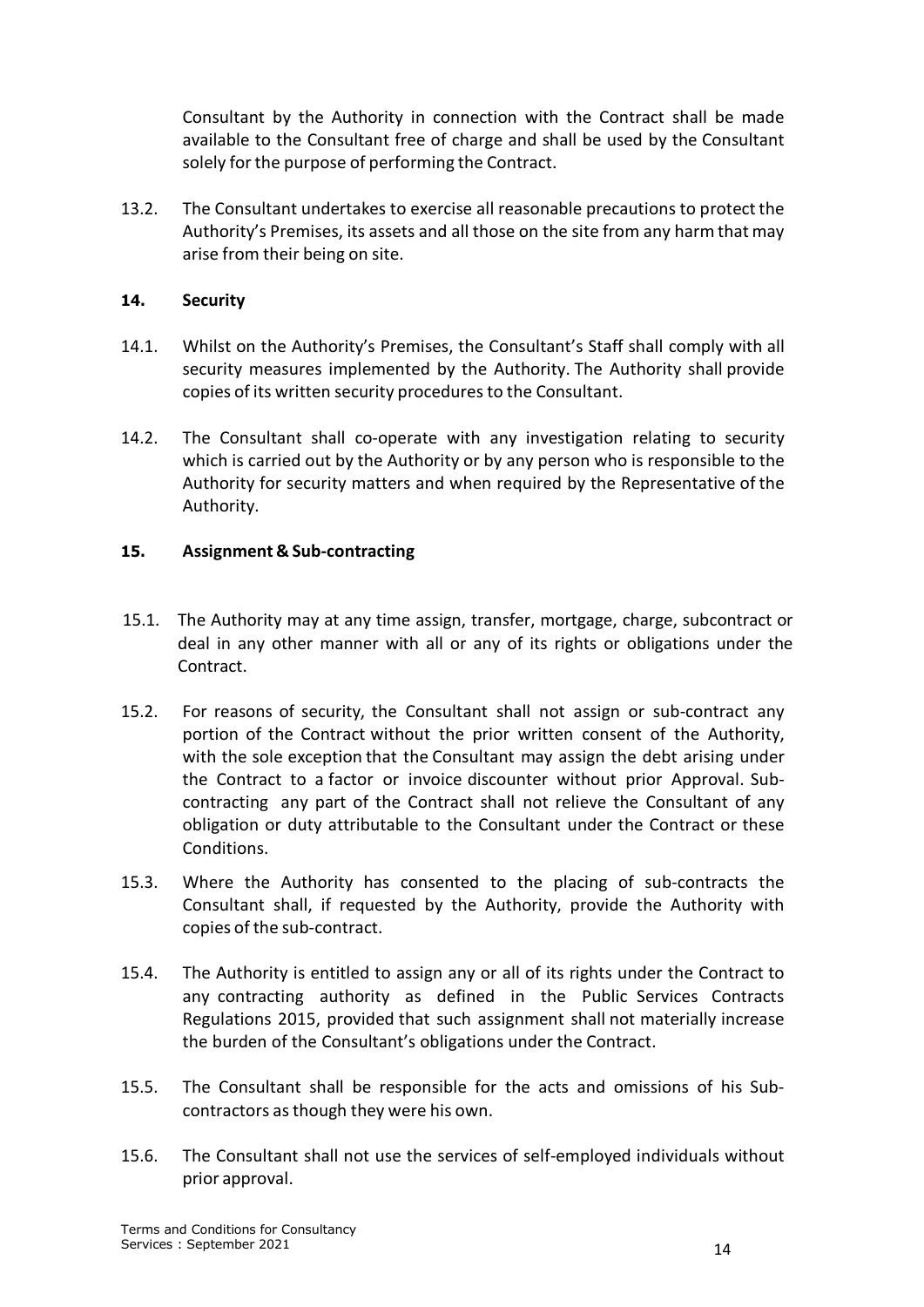15.7. Where the Consultant enters into a sub-contract for the purpose of performing the Contract, or part thereof, the said consultant shall include a term which requires payment to be made to the Sub-contractor within a specified period not exceeding thirty (30) days from receipt of a valid invoice, as defined by the sub-contracting requirement.

# <span id="page-14-0"></span>**16. Soliciting / Recommending Additional Work / Outside Activities**

- 16.1. To the extent the Consultant is performing an advisory service to the Authority, under the Contract, it shall be forbidden to solicit work on his own behalf or for any part of the Consultant's organisation, including partners, associate or parent companies, or to make recommendations or tender advice that directly leads to additional work for the Consultant either as a variation or extension to this Contract or by the award of a separate noncompetitive contract.
- 16.2. Nothing in this agreement shall prevent the Consultant or its staff from being engaged, concerned or having any financial interest in any in any other business, trade, profession or occupation during the Contract provided that such activity does not cause a breach of any of the Consultant's obligations under this agreement.
- 16.3. The Consultant and any staff engaged for the provision of the Services shall give priority to the provision of the Services to the Client over any other business activities undertaken by it during the course of the Contract.

### <span id="page-14-1"></span>**Liability, Indemnity & Insurance Section**

### **17. Liability for Personal Injury & Loss of Property**

- 17.1. Subject to the following provisions of this Condition, the Consultant shall compensate the Authority for any Loss of Property suffered by the Authority and any Personal Injury suffered by an Employee of the Authority arising in any way from the performance or purported performance of the Services by the Consultant.
- 17.2. If the Consultant shows that any such Personal Injury or Loss of Property was neither caused nor contributed to by its neglect or wrongful act or by that of its employees, agents or Sub-contractors or that it arose from circumstances outside its and their control, it shall be under no liability under this Condition.
- 17.3. If the Consultant shows that the neglect or wrongful act of any person (not being his employee, agent or Sub-contractor) was in part responsible for the Personal Injury or Loss of Property, the Consultant's liability under this Condition shall not extend to the share in the responsibility attributed to the neglect or wrongful act of that person.
- 17.4. Subject to the following provisions of this Condition, the Authority shall compensate the Consultant for any Loss of Property suffered by the Consultant and any Personal Injury suffered by an employee, agent or sub-contractor of the Consultant arising as a result of the performance or purported performance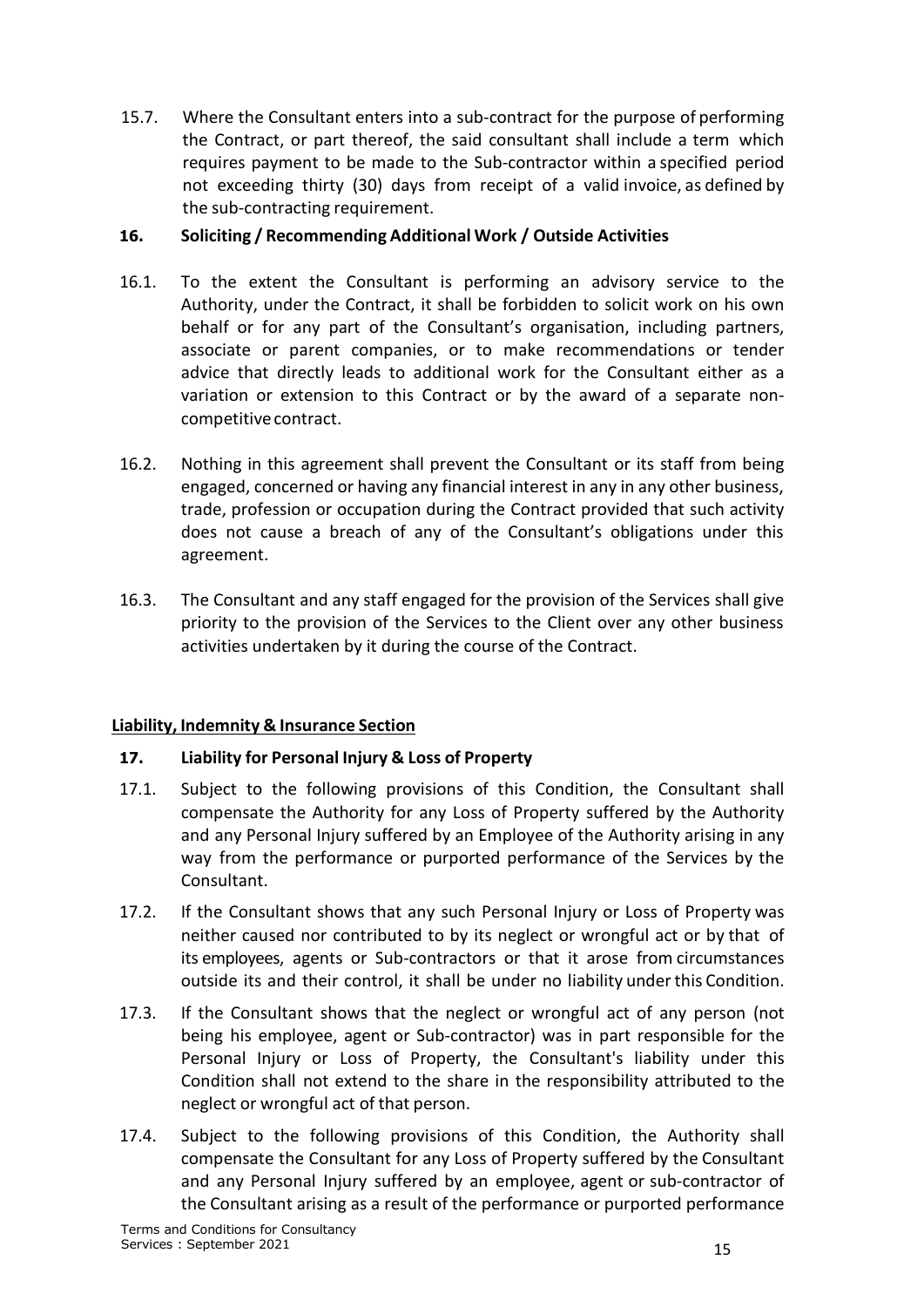of the Services by the Consultant.

- 17.5. If the Authority shows that any such Personal Injury or Loss of Property was neither caused nor contributed to by its neglect or wrongful act or by that of any Employee of the Authority or that it arose from circumstances outside the Authority's control, the Authority shall be under no liability under this Condition.
- 17.6. If the Authority shows that the neglect or wrongful act of any person (not being its employee) was in part responsible for the Personal Injury or Loss of Property, the Authority's liability under this Condition shall not extend to the share in the responsibility attributed to the neglect or wrongful act of that person.

#### <span id="page-15-0"></span>**18. Indemnity for Claims by Third Parties**

- 18.1. Subject to the following provisions of this Condition, the Consultant shall indemnify and keep indemnified the Authority against:
	- a) all proceedings, actions or claims brought against the Authority or any Employee of the Authority; and
	- b) all payments, costs and expenses incurred by the Authority or any Employee of the Authority in respect of any Loss of Property, Personal Injury or other Loss (including financial loss arising from any advice given or omitted to be given by the Consultant) suffered by a person other than the Consultant or an employee of the Consultant (but including that suffered by an agent of the Consultant or by a Sub- contractor) arising in any way from the performance or purported performance of the Services.
- 18.2. The indemnity shall not apply to the extent that the Consultant is able to show that such Personal Injury or Loss or damage was not caused or contributed to by its negligence or wrongful act or omission or that of its employees or agents or Sub-contractors or by any circumstances within its or their control.
- 18.3. Without prejudice to the generality of Clause 18.1, the Consultant's obligation under that sub-clause includes indemnifying the Authority for any payment made under any Government Provision in connection with any Personal Injury suffered by an Employee of the Authority.
- 18.4. These clauses shall survive the termination of any contract.

#### <span id="page-15-1"></span>**19. Insurance**

19.1. The Consultant shall effect and maintain with a reputable insurance company a policy or policies of insurance providing an adequate level of cover in respect of all risks which may be incurred by the Consultant, arising out of the Consultant's performance of the Contract and in respect of the liability outlined in Conditions 17 and 18 Such policies shall include cover in respect of any financial loss arising from any advice given or omitted to be given by the Consultant.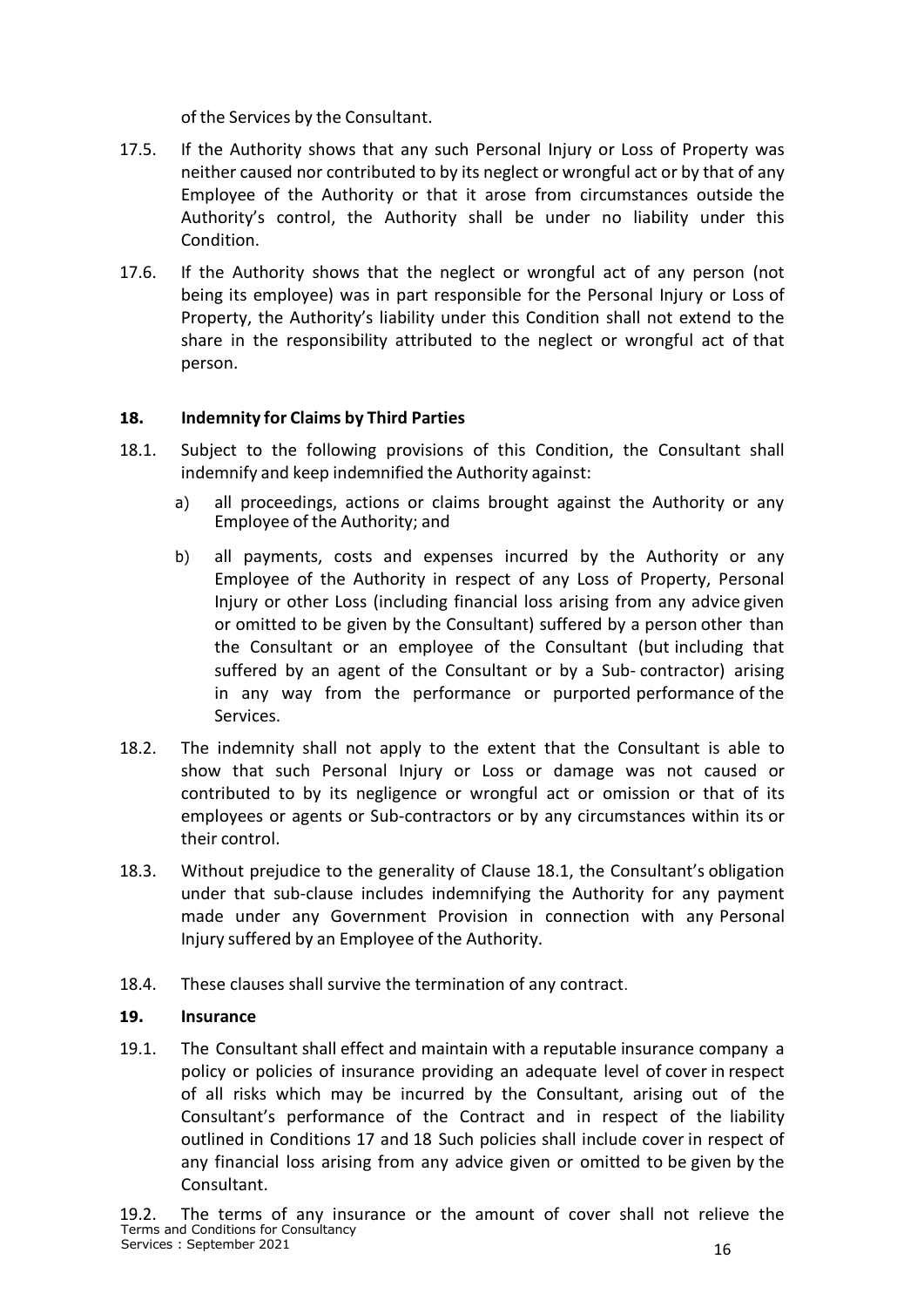Consultant of any liabilities under the Contract. The Consultant shall maintain a minimum insurance cover of £5 million Public Liability Insurance.

- 19.3. The Consultant shall ensure that his Sub-contractors and agents effect and maintain with a reputable insurance company a policy or policies of insurance providing an adequate level of cover in respect of all risks which may be incurred by the Sub-contractor, arising out of his involvement in the performance of the Services.
- 19.4. The Consultant shall produce to the Representative of the Authority, on request, copies of all insurance policies referred to in this Condition or other evidence confirming the existence and extent of the cover given by those policies, together with receipts or other evidence of payment of the latest premiums due under those policies.
- 19.5. Applicable minimum insurance levels expected by the University are as follows:

| <b>Public Indemnity</b>       | £5m  |
|-------------------------------|------|
| <b>Professional Indemnity</b> | £5m  |
| <b>Employers Liability</b>    | £10m |
| <b>Public Liability</b>       | £10m |

#### <span id="page-16-0"></span>**20. Handling of Claims**

- 20.1. The Authority shall notify the Consultant as soon as reasonably practicable of any claim or proceedings for which the Consultant may be liable under Condition 17 or 18.
- 20.2. Where the Consultant is or may be liable to indemnify the Authority in respect of any claim or proceeding he or, if he so wishes, his insurers, shall, subject to the rest of this Condition be responsible for dealing with or settling that claim or proceeding.
- 20.3. The Authority shall in any event deal with any such claim which involves a Government Provision or which is made by or against an Employee of the Authority, and Clause 20.2 shall not apply to any such claim.
- 20.4. Where any claim or proceeding in respect of which Condition 17 or 18 applies is settled otherwise than by the Consultant or his insurers, the Consultant shall not be required to pay by way of indemnity any sum greater than that which would be reasonably payable in settlement having regard to the circumstances of the case and in particular to the damages which might be recoverable at law.
- 20.5. If, when the Consultant or his insurers are dealing with any claim or proceeding to which Condition 17 or 18 applies, any matter or issue arises which involves, or may involve, any privilege or special right of the Authority (including a matter relating to the discovery or production of documents) the Consultant or his insurers shall consult the Authority before taking any further action on the matter and shall act in relation thereto as may be required by the Authority; and if either the Consultant or his insurers fail to comply with this Condition, Clause 20.2 shall cease to apply.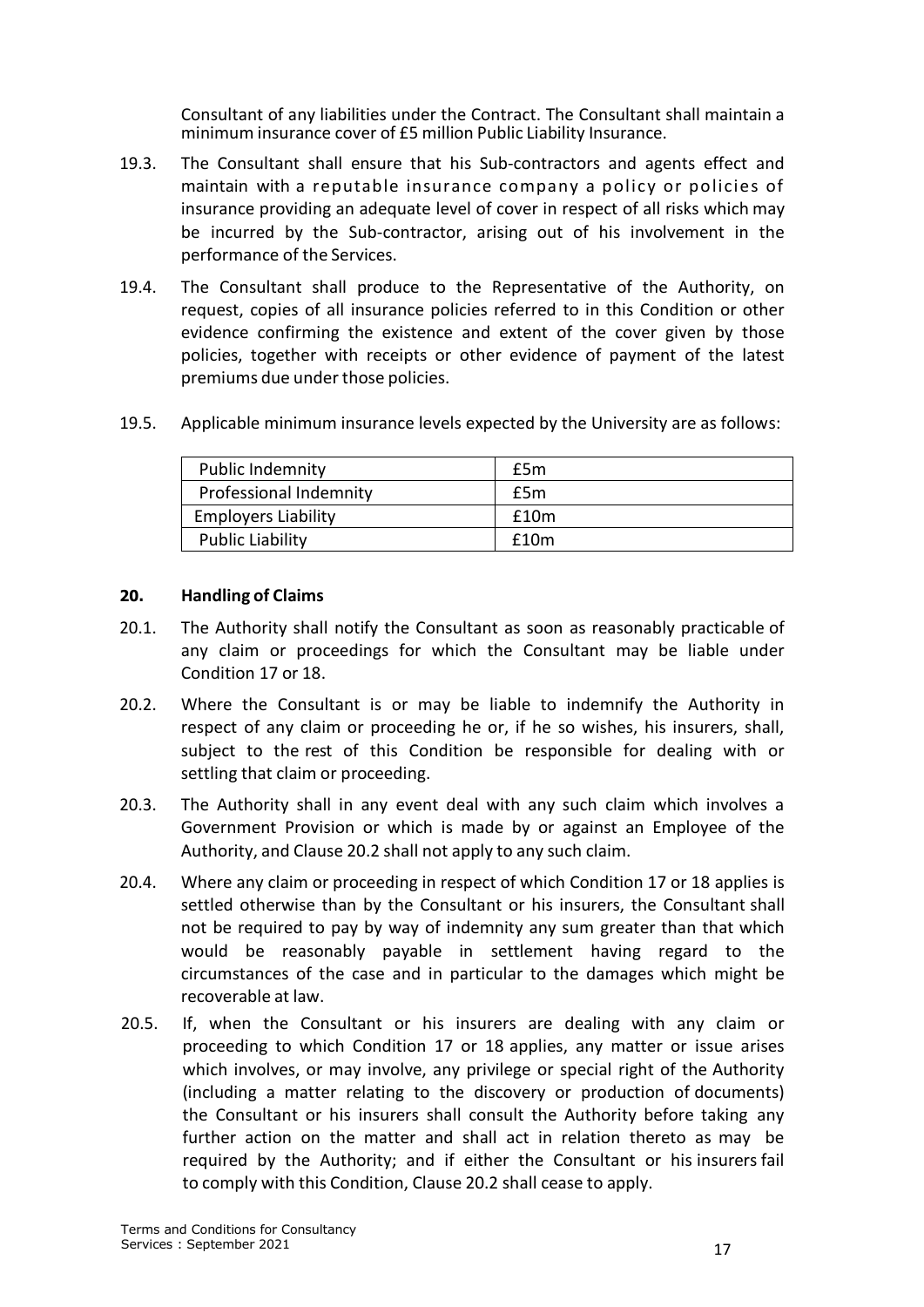#### <span id="page-17-0"></span>**Remedies Section**

#### **21. The Authority's Remedies in the Event of Unsatisfactory Performance**

- 21.1 If the Supplier fails to deliver the Goods and/or perform the Services by the applicable date, the University shall, without limiting its other rights or remedies, have one or more of the following rights:
	- (a) to terminate the Contract with immediate effect by giving written notice to the Supplier;
	- (b) to refuse to accept any subsequent performance of the Services and/or delivery of the Goods which the Supplier attempts to make;
	- (c) to recover from the Supplier any costs incurred by the University in obtaining substitute goods and/or services from a third party;
	- (d) where the University has paid in advance for Services that have not been provided by the Supplier and/or Goods which have not been delivered by the Supplier, to have such sums refunded by the Supplier; and
	- (e) to claim damages for any additional costs, loss or expenses incurred by the University which are in any way attributable to the Supplier's failure to meet such dates.
- 21.2 If the Supplier has delivered Goods that do not comply with the undertakings set out in clause [10,](#page-10-2) then, without limiting its other rights or charge remedies, the University shall have one or more of the following rights, whether or not it has accepted the Goods:
	- (a) to reject the Goods (in whole or in part) whether or not title has passed and to return them to the Supplier at the Supplier's own risk and expense;
	- (b) to terminate the Contract with immediate effect by giving written notice to the Supplier;
	- (c) to require the Supplier to repair or replace the rejected Goods, or to provide a full refund of the price of the rejected Goods (if paid);
	- (d) to refuse to accept any subsequent delivery of the Goods which the Supplier attempts to make;
	- (e) to recover from the Supplier any expenditure incurred by the University in obtaining substitute goods from a third party; and
	- (f) to claim damages for any additional costs, loss or expenses incurred by the University arising from the Supplier's failure to supply Goods in accordance with claus[e 10.](#page-10-2)
- 21.3 If the Supplier has supplied Services that do not conform to the undertakings in clause 10. then, without limiting its other rights or remedies, the University shall have one or more of the following rights:
	- (a) to refuse to accept any subsequent performance of the Services which the Supplier attempts to make;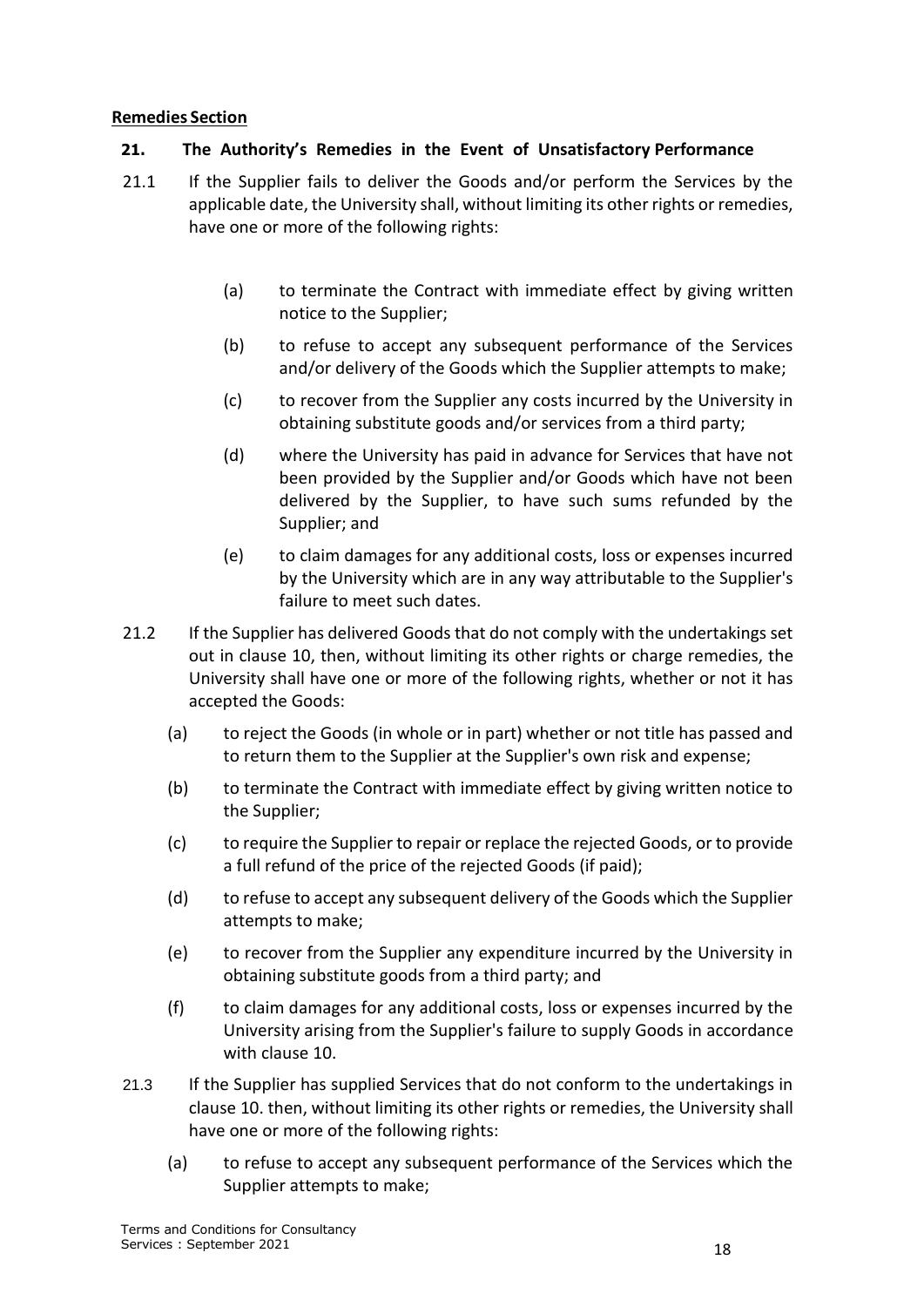- (b) recover from the Supplier any costs incurred by the University in obtaining substitute services from a third party; and/or
- (c) where the University has paid in advance for Services that have not been provided by the Supplier, to have such sums refunded by the Supplier.
- 21.4 These Conditions shall extend to any substituted or remedial services and/or repaired or replacement goods supplied by the Supplier.
- 21.5 The University's rights under this Contract are in addition to its rights and remedies implied by statute and common law.
- 21.6 In the event that through any Default of the Consultant, data transmitted or processed in connection with the Contract is either lost or sufficiently degraded as to be unusable in the reasonable opinion of the Authority, the Consultant shall be liable for the necessary repairs and the costs of providing a replacement that is acceptable to the Authority.
- 21.7 The remedies of the Authority under this Condition may be exercised successively in respect of any one or more failures by the Consultant and shall survive the expiry or termination of the Contract.

### <span id="page-18-0"></span>**22. The Consultant's Remediesfor Non-Payment**

22.1. If the Authority fails to pay the whole or part of the Contract Price when it falls due, the Consultant shall give the Authority 90 days' notice specifying the breach and requiring its remedy. In the event that the Authority fails to comply with such notice, the Consultant may terminate the Contract. The Consultant's right of termination under this clause shall not apply to non-payment of the charges where such non-payment is due to the Authority exercising itsrights under Clause 7.7.

#### <span id="page-18-1"></span>**23. RemediesCumulative**

23.1. Except as otherwise expressly provided by the Contract, all remedies available to either the Authority or the Consultant for breach of this Contract are cumulative and may be exercised concurrently or separately, and the exercise of any one remedy shall not be deemed an election of such remedy to the exclusion of other remedies.

#### <span id="page-18-2"></span>**24. Waiver**

- 24.1. The failure of either Party to exercise any right or remedy shall not constitute a waiver of that right or remedy.
- 24.2. No waiver shall be effective unless it is communicated to the other party in writing.
- 24.3. A waiver of any right or remedy arising from a breach of contract shall not constitute a waiver of any right or remedy arising from any other breach of the Contract.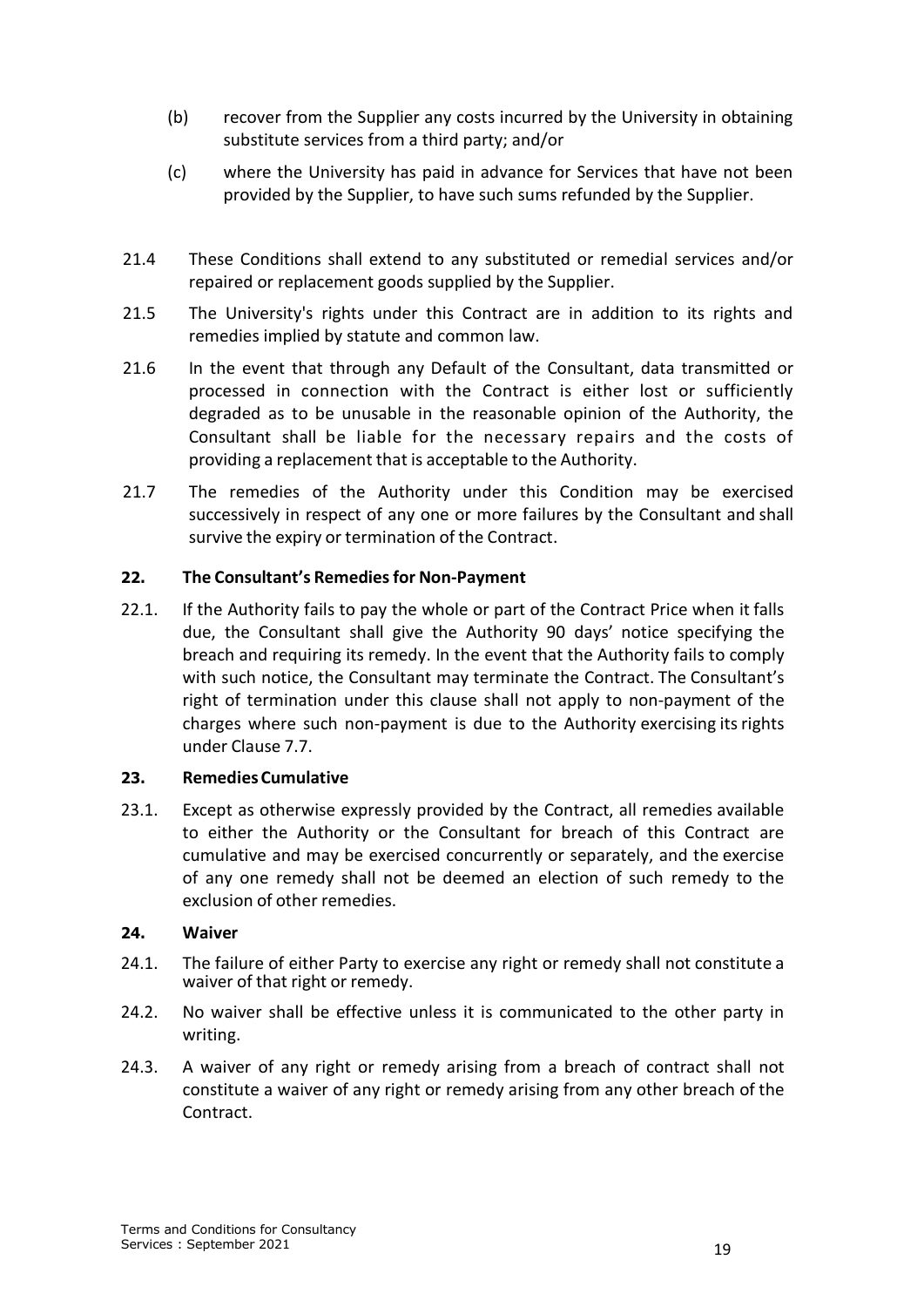#### <span id="page-19-0"></span>**Contract Expiry or Termination Section**

#### <span id="page-19-1"></span>**25. Break**

- 25.1. The Authority shall have the right to terminate the Contract, or to terminate the provision of any part of the Contract at any time by giving a minimum of 30 days' written notice to the Consultant. The Authority may extend the period of notice at any time before it expires.
- 25.2. Without prejudice to condition 12.10, where the Authority terminates the Contract under this Condition, the Authority shall indemnify the Consultant against any commitments, liabilities or expenditure which would otherwise represent an unavoidable loss by the Consultant by reason of the termination of the Contract, provided that the Consultant takes all reasonable steps to mitigate such loss. Where the Consultant holds insurance, the Consultant shall reduce its unavoidable costs by any insurance sums available. The Consultant shall submit a fully itemised and costed list, with supporting evidence, of such losses reasonably and actually incurred by the Consultant as a result of termination under this Condition.
- 25.3. The Authority shall not be liable under this Condition to pay any sum which:
	- a) was claimable under insurance held by the Consultant, and the Consultant has failed to make a claim on its insurance, or has failed to make a claim in accordance with the procedural requirements of the insurance policy; or
	- b) when added to any sums paid or due to the Consultant under the Contract, exceeds the total sum that would have been payable to the Consultant if the Contract had not been terminated prior to the expiry of the initial Contract Period.

#### **25.4 Force majeure**

- 25.4.1 Neither party shall have any liability under or be deemed to be in breach of the Contract for any delays or failures in performance of the Contract which result from circumstances beyond the reasonable control of the party affected. Each party shall promptly notify the other party in writing when such circumstances cause a delay or failure in performance and when they cease to do so. If such circumstances continue for a continuous period of more than 30 days, either party may terminate the Contract by written notice to the other party.
- 25.4.2. For the avoidance of all doubt, this Force Majeure clause can be invoked by either party in event of war, terrorism, earthquake, hurricane, flood or other natural event, act of government, plague or epidemic, global health emergency, or other event reasonably outside of the control of either party including the instruction of official bodies such as an office or department of the UK Government. However, should either party fail to respond competently and appropriately to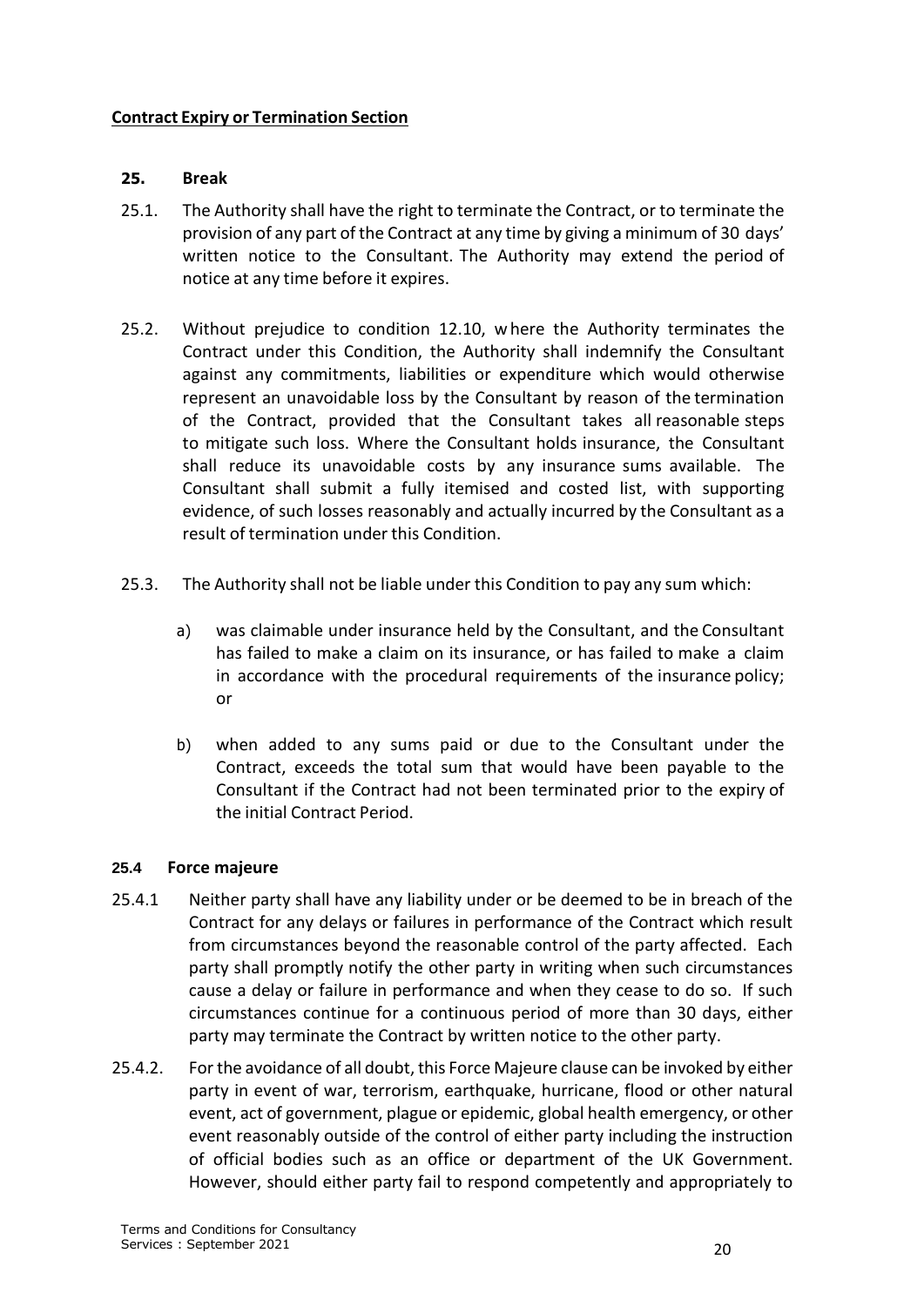the event, the clause may not be invoked as the relevant party may not have undertaken all reasonable endeavours to continue performance of the contract.

# <span id="page-20-0"></span>**26. Termination on Change of Control or Bankruptcy**

- 26.1. The Consultant shall notify the Authority immediately when any change of control occurs and the Authority reserves a right to terminate the Contract in the event of such an occurrence.
- 26.2. The Consultant shall notify the Authority in writing immediately upon the occurrence of any of the following events and the Authority reserves a right to terminate the Contract upon such an occurrence:
	- a) where the Consultant undergoes a change of control, within the meaning of the relevant sections of the Income Tax Act 2007 and Corporation Tax Act 2010; or
	- b) where the Consultant is an individual or a firm and a petition is presented for the Consultant's bankruptcy or a criminal bankruptcy order is made against the Consultant or any partner in the firm, or the Consultant or any partner in the firm makes any composition or arrangement with or for the benefit of creditors, or makes any conveyance or assignment for the benefit of creditors, or if an administrator is appointed to manage the Consultant's or firm's affairs; or
	- c) where the Consultant is a company, if the company passes a resolution for winding up or dissolution (otherwise than for the purposes of and followed by an amalgamation or reconstruction) or the Court makes an administration order or a winding-up order, or the company makes a composition or arrangement with its creditors, or an administrative receiver, receiver, manager or supervisor is appointed by a creditor or by the court, or possession is taken of any of its property under the terms of a fixed or floating charge; or
	- d) where the Consultant is unable to pay its debts within the meaning of the Insolvency Act 2016, or any similar event occurs under the law of any other jurisdiction within the United Kingdom.
- 26.3. The Authority may only exercise its right under Clauses 26.1 and 256.2 (a) within 6 Months after a change of control occurs and shall not be permitted to do so where it has agreed in advance to the particular change of control that occurs.

### <span id="page-20-1"></span>**27. Recovery upon Termination and Transition of Services**

- 27.1. Termination or expiry of the Contract shall be without prejudice to any other rights or remedies a party may be entitled to under the Contract or at law and shall not affect any accrued rights or liabilities of either party nor the coming into or continuance in force of any provision of the Contract which is expressly or by implication intended to come into or continue in force on or after such termination or expiry and in particular (but without limitation) the following clauses shall continue in full force and effect: 4, 7.7, 9, 10.10, 14.3 to 14.5, 15, 18, 19, 20, 25.2, 25.3, 28, 29, 30, 31, 36, 37, 37.2 and 37.3.
- Terms and Conditions for Consultancy Services : September 2021 21 27.2. At the end of the Contract Period (and howsoever arising) the Consultant shall, upon request, transfer all files, records, documents, information and other materials relating to the Contract that are in its possession or under its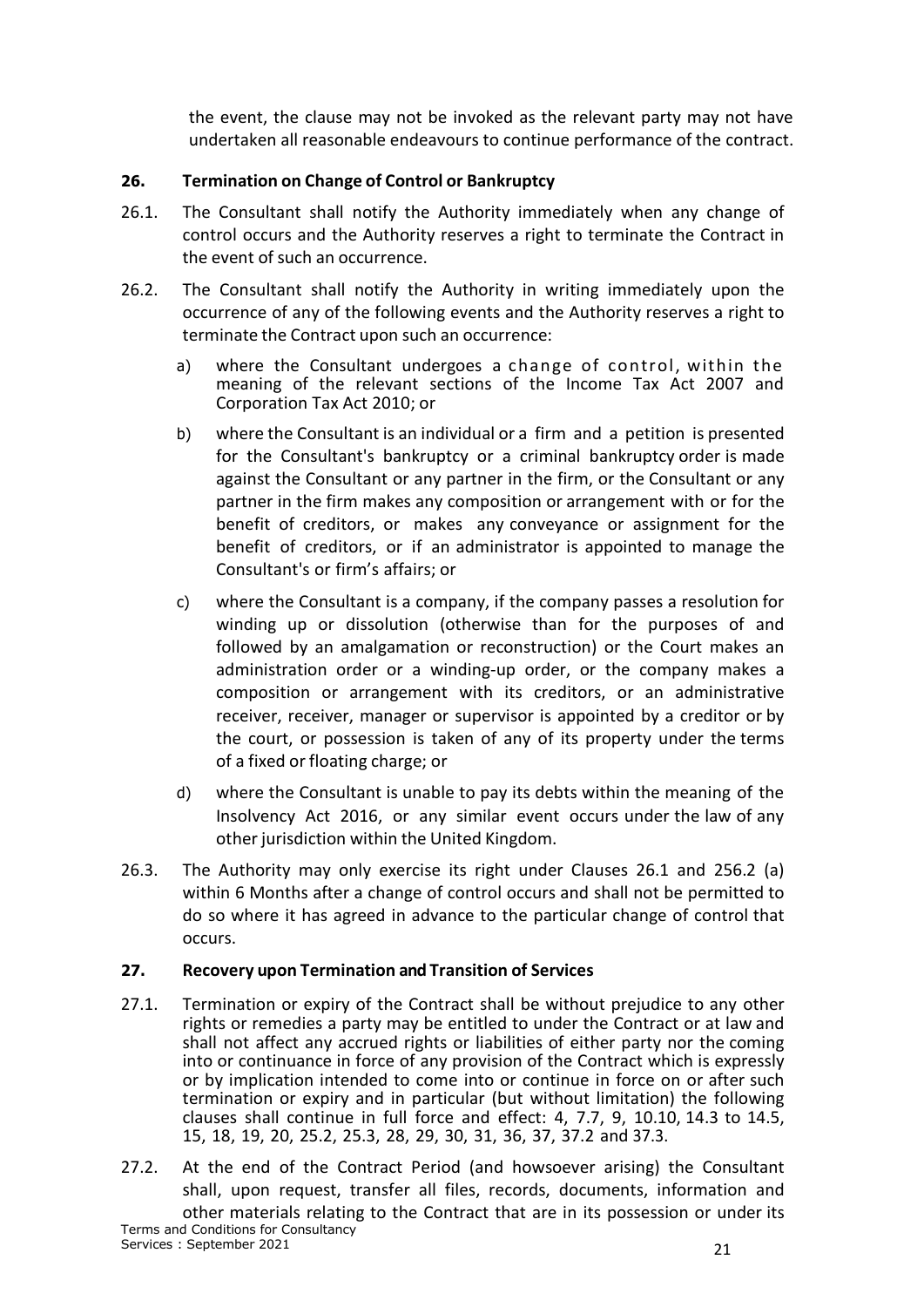control or in the possession or under the control of any permitted suppliers or sub-contractors, howsoever generated, to the Authority or person or persons designated by the Authority.

- 27.3. The Consultant shall be responsible for ensuring that any computerised filing, recording, and documenting data utilised under this Contract is transferred free of any charges to the Authority or person or persons designated by the Authority in a usable format to facilitate a smooth hand- over of work at expiration or termination of the Contract.
- 27.4. In the event of the Consultant's failure to comply with Clauses 27.2 & 27.3, the Authority may nevertheless recover possession of any materials covered by this Condition and the Consultant grants license to the Authority or its appointed agents to execute recovery from any premises of the Consultant or its permitted suppliers or Sub-contractors where any such items may be held.
- 27.5. The Consultant shall keep and maintain until six years after the Contract has been completed, or as long a period as may be agreed between the parties, full and accurate records of the Contract, all expenditure reimbursed by the Authority, and all payments made by the Authority. The Consultant shall on request afford the Authority or the Authority's Representatives such access to those records as may be required by the Authority in connection with the Contract.
- 27.6. At the end of the Contract Period (howsoever arising) and/or after the Contract Period the Consultant shall co-operate free of charge with the Authority and any new Consultant appointed by the Authority to continue or take over the performance of the Contract in order to ensure an effective handover of all work then in progress and reduce to a minimum any interruption of the Services.
- 27.7. At the discretion of the Authority, the Consultant shall be reimbursed for any reasonable cost incurred during the transition of services.
- 27.8. The provisions of this Condition shall survive the continuance of this Contract and indefinitely after its termination.

#### <span id="page-21-0"></span>**Disclosure &Confidentiality Section**

#### **28. Use andDisclosure of Documents, Information etc**

28.1. Each Party recognises the rights of the other Party to keep copies of the work and its outputs to meet legal obligations, subject to clause 35.

#### <span id="page-21-1"></span>**29. Freedom of Information**

- 29.1. The Authority reserves the right to disclose details of contractual documentation, processes, prices, performances and outcomes to meet legal, regulatory and public policy requirements, and also any other duty it may have, to provide information.
- 29.2. The University of Kent is a public authority within the meaning of the Freedom of Information Act 2000 ('FOIA') and, as such, the Consultant should be aware that all information received by the Authority may be subject to a future request under the FOIA and will be dealt with accordingly.
- 29.3. When considering a request under the FOIA, the Authority will carefully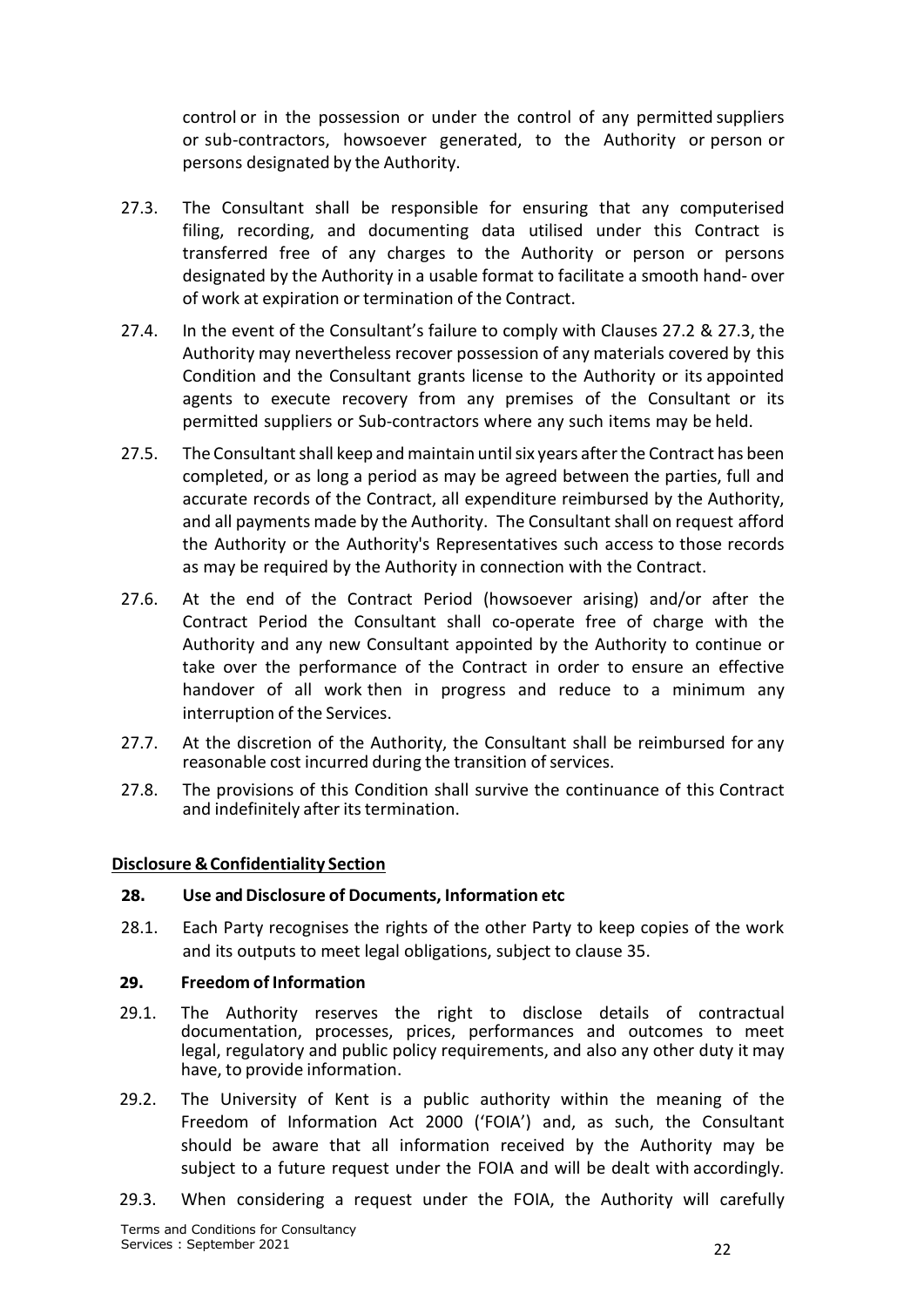consider releasing any information they hold, giving due protection to confidential information and any other relevant exemptions. Where the Consultant sends information it regards as confidential it must clearly identify the confidential element(s) and explain why it considers each element to be of a confidential nature. Routine marking of the documents as being confidential will not be accepted and the Consultant will always be required to provide justification for non-disclosure. The Consultant should also be aware that receipt by the Authority of information marked as confidential, or marked in any other way, does not imply that they accept any duty of confidence by virtue of that marking nor any obligation not to disclose that information when required by the FOIA.

29.4. Primary responsibility for decisions to disclose in response to a request under the FOIA will rest with the Authority. However, the Consultant must also be aware that decisions on disclosure under the Act are subject to the jurisdiction of the Information Commissioner, the Information Tribunal and ultimately the Courts.

### <span id="page-22-0"></span>**30. Data Protection and Confidentiality**

- 30.1. The Consultant (and any of his Sub-contractors involved in the provision of this Contract) shall be registered under the relevant parts of the Data Protection Act 2018 ('DPA') and shall ensure that the applicable provisions of the DPA and any Statutory Instrument made thereunder or other relevant Act of Parliament or Statutory Instrument are strictly adhered to.
- 30.2. The Consultant will ensure personal data is kept securely and cannot be accessed by unauthorised persons.
- 30.3. The Consultant will ensure that any disclosure of data will be in statistical form and where data is identifiable, the consent of the individual will have been obtained.
- 30.4. The Consultant will act at all times so as to preserve the confidentiality of individuals and institutions recorded in the data. In particular, the Consultant undertakes not to use or attempt to use the data alone or in combination with any other data to derive information relating specifically to an identified individual or institution, nor to claim to have done so.

#### <span id="page-22-1"></span>**Statutory Requirements Section**

- <span id="page-22-2"></span>**31. Industrial Actions & the Transfer of Undertakings (Protection of Employment)**
	- a) The parties acknowledge that the expiry or termination of this Contract may constitute a relevant transfer for the purposes of the Transfer of Undertakings(Protection of Employment) Regulations 2006.
	- b) The Consultant shall facilitate any transfer by providing the information that the new provider of the Services needs to enable an efficient transfer to take place.

#### <span id="page-22-3"></span>**32. Discrimination**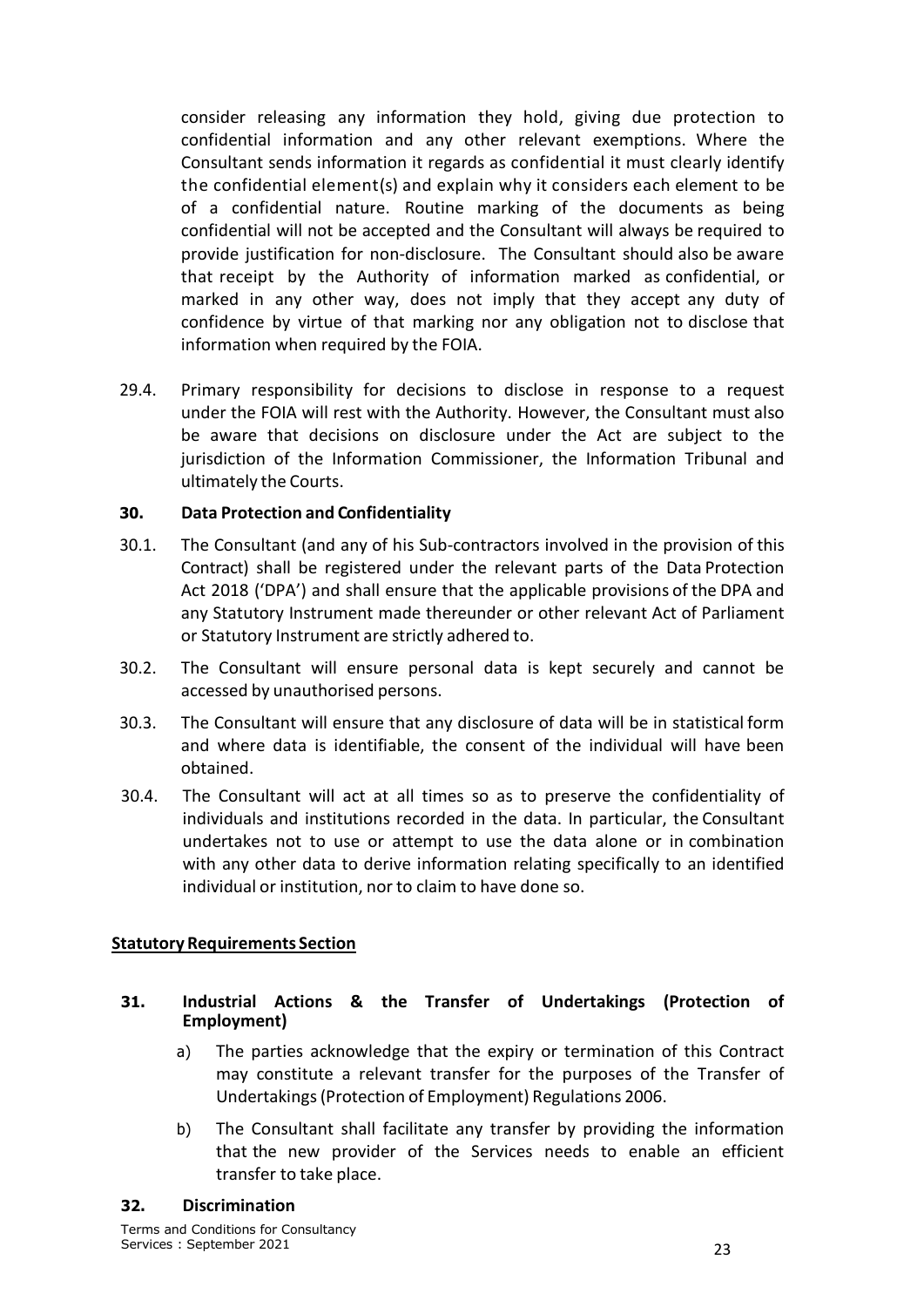- 32.1. Neither party shall unlawfully discriminate within the meaning and scope of the provisions of or made under the Equality Act 2010 or any other legislation relating to discrimination in employment or in the provision of Services.
- 32.2. The Consultant shall take all reasonable steps to secure the observance of these provisions by the Consultant's Staff employed in the execution of the Contract.
- 32.3. Failure to comply with any part of this Condition may constitute a material breach of the Contract and the Authority may exercise its rights under Condition 21.

#### <span id="page-23-0"></span>**33. EnvironmentalRequirements**

33.1. The Consultant shall perform the Contract in accordance with an environmental policy that aims to conserve resources, reduce waste and minimise the release of substances damaging to health and the environment.

#### <span id="page-23-1"></span>**34. Health & Safety**

- 34.1. The Consultant shall ensure they and their staff are fully aware of the legal requirements on them with regards Health and Safety and promptly notify the Authority of any health and safety hazards that may arise in connection with the performance of the Services.
- 34.2. The Authority shall promptly notify the Consultant of any health and safety hazards which may exist or arise at the Authority's Premises and which may affect the Consultant in the performance of the Services.
- 34.3. Whilst on the Authority's Premises, the Consultant's Staff shall comply with any health and safety measures implemented by the Authority.
- 34.4. The Consultant shall notify the Representative of the Authority immediately in the event of any incident occurring in the performance of the Services on the Authority's Premises where that incident causes any Personal Injury or any damage to property.

#### <span id="page-23-2"></span>**35. Intellectual Property Rights**

- 35.1. It shall be a condition of the Contract that, except to the extent that materials may incorporate designs furnished by the Authority, the Consultant will not infringe any patent, trade mark, registered design, copyright or other right in the nature of intellectual property of any third party and he shall indemnify the Authority against all actions, suits, claims, demands, losses, charges, costs and expenses which the Authority may suffer or incur as a result of, or in connection with, any breach of this Condition.
- 35.2. All intellectual property rights in any specifications, instructions or other material: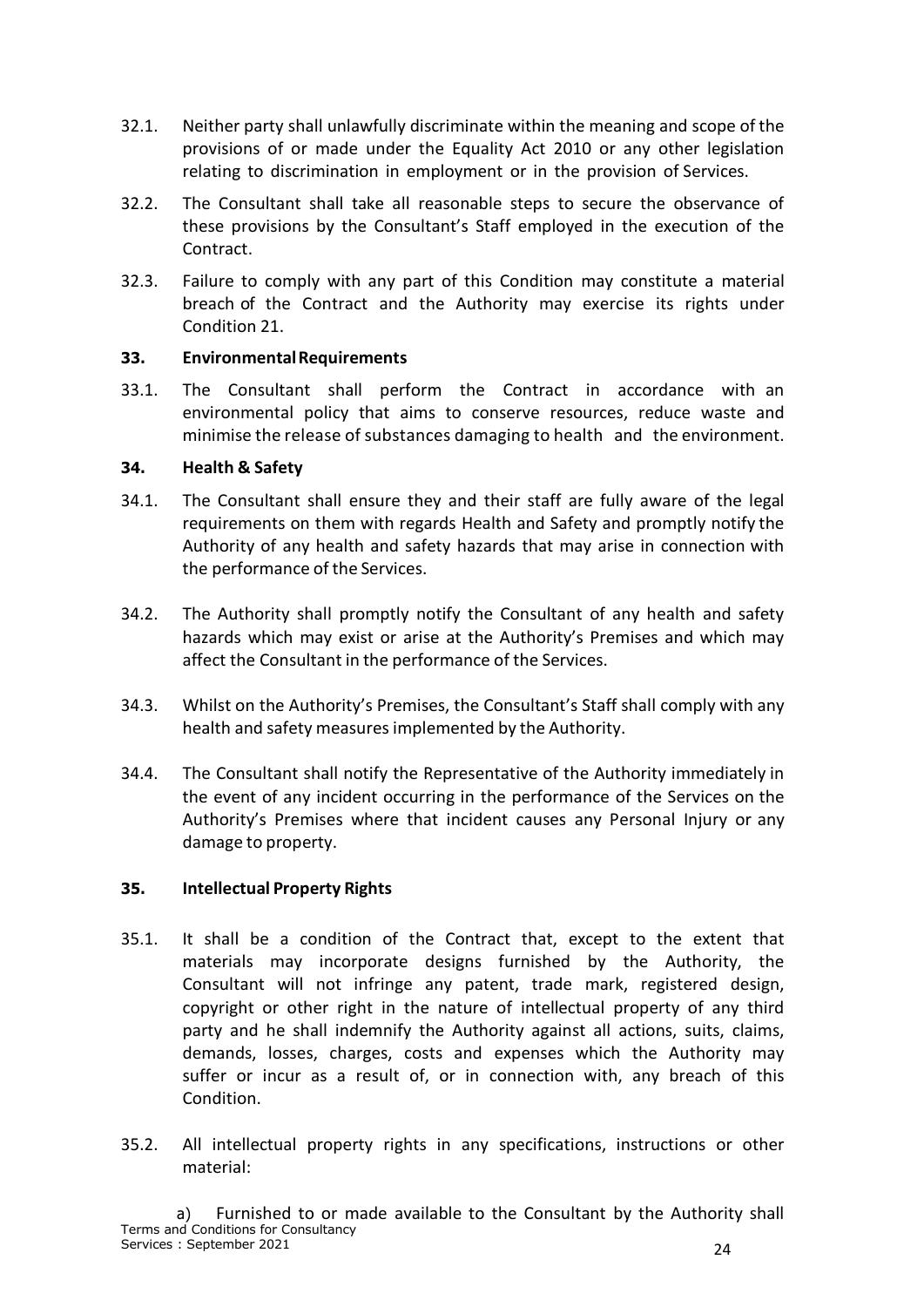remain the property of the Authority or research team.

- b) Prepared by or for the Consultant for use, or intended use, in relation to the performance of this Contract shall belong to the Authority or research team.
- 35.3. At the termination of the Contract the Consultant shall immediately return to the Authority all materials, work or records held. As per Clause 28.1, the Consultant and the Authority may keep copies of the work and its outputs, to meet any legal obligations that may apply.
- 35.4. If at any time in the performance of the Services, the Consultant should either alone or jointly make, invent or discover any Results he or she shall communicate details to the University immediately and in writing
- 35.5. All Results and all Intellectual Property Rights in Results shall belong to the University. The Consultant waives any rights in respect of Results which are or may be conferred by Chapter IV of Part I of the Copyright, Designs and Patents Act 1988 (moral rights).
- 35.6. At the request and cost of the University and either during the term of this Agreement or at any time after its termination, the Consultant will execute all reasonably necessary acts and things in connection with any Results (whether such rights belong to the Consultant jointly or solely):
	- a) to vest title to those Results in the University or its nominee;
	- b) to obtain or renew any Intellectual Property Rights in any country in the name of the University or its nominee; and
	- c) to assign to the University or its nominee any rights which the Consultant may have in respect of infringement of Intellectual Property Rights in Results.
- 35.7. The University will have no liability to account to the Consultant for any revenue or profit derived or resulting from any Results and no obligation to obtain or defend any Intellectual Property Rights in Results.

### <span id="page-24-0"></span>**36. Patents**

36.1. All royalties, licence fees or similar expenses for the supply or use of any invention, process, drawing, model, plan or information in connection with the Contract shall be deemed to have been included in the Contract Price. The Consultant shall indemnify the Authority from and against all demands, actions, claims and proceedings, which may be made or brought against the Authority, and any damages, cost and expenses incurred by the Authority in respect of such supply or use.

### <span id="page-24-1"></span>**37. Prevention of Corruption**

Terms and Conditions for Consultancy Services : September 2021 25 37.1 The Consultant shall not request, offer, promise, agree to receive, accept or give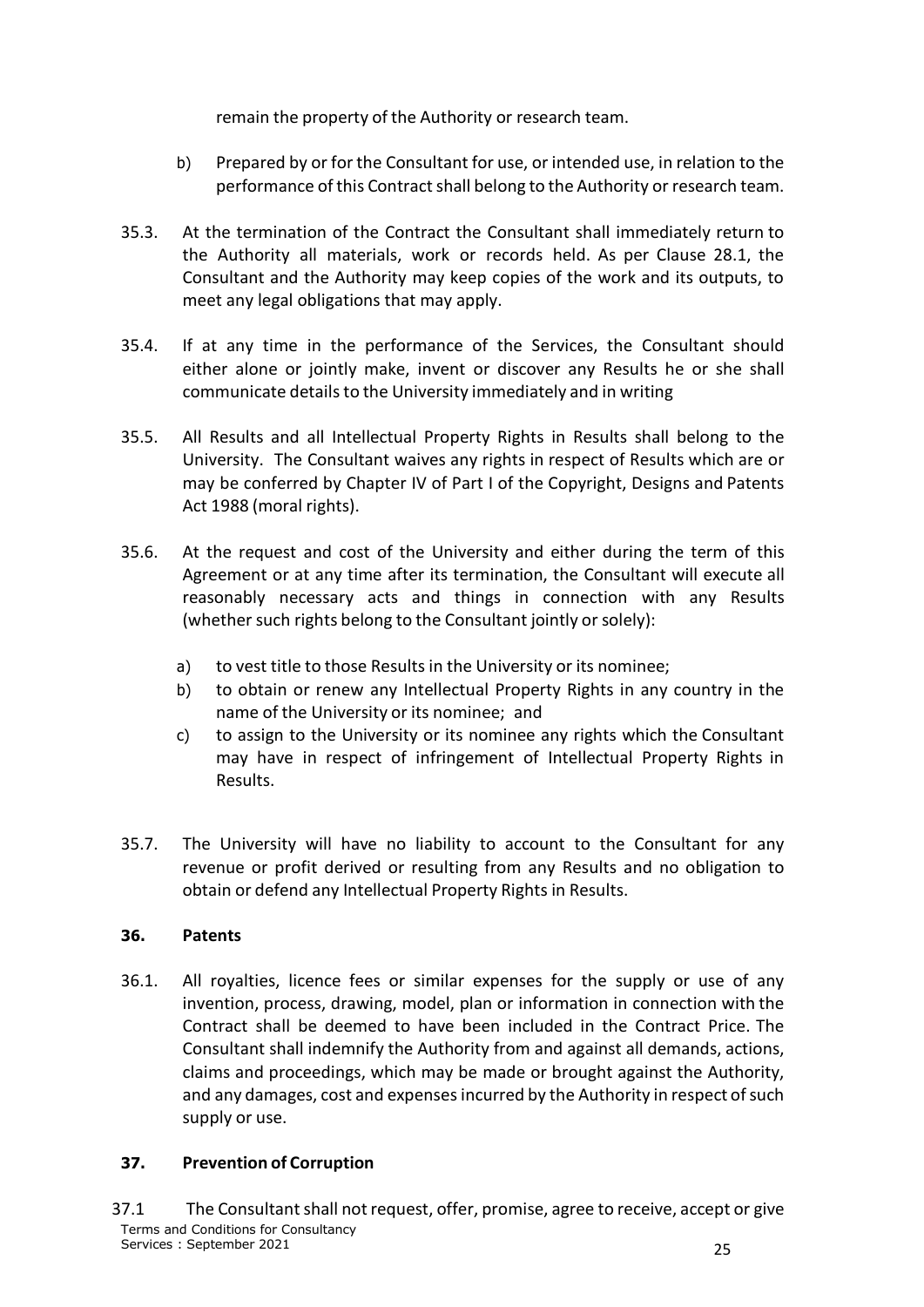a financial or other advantage to another person intended to induce a person to perform a relevant function or activity improperly, or to reward a person for the improper performance of such a function or activity, or where it is known that the acceptance of the advantage would itself constitute the improper performance of a relevant function or activity. The attention of the Consultant is drawn to the criminal offences under the Bribery Act 2010.

- 37.2 Where the Consultant or Consultant's employees, Sub-contractors, suppliers or agents or anyone acting on the Consultant's behalf acts in a manner which constitutes a breach of Condition 36.1 in relation to this or any other contract with the Employer, the Employer has the right to exercise any or all of the following actions:
	- 37.2.1 terminate the Contract and recover from the Consultant the amount of any loss resulting from the termination
	- 37.2.2 recover from the Consultant the amount of value of any such gift, consideration or commission, and
	- 37.2.3 recover from the Consultant any other loss sustained in consequence of any breach of this Condition, whether or not the Contract has been terminated.
- 37.3 In exercising itsrights or remedies under this Condition, the Employer shall;

37.3.1 act in a reasonable and proportionate manner having regard to such matters as the gravity of and the identity of the person performing the prohibited act

37.3.2 give all due consideration, where appropriate, to action other than termination of the Contract.

#### **38 Compliance with laws and policies**

- 38.1 In performing its obligations under the Contract, the Supplier shall comply with the word and spirit of all applicable national and international law that will apply in all territories that the contract is performed in:
- 38.1.1 all applicable laws, statutes, regulations from time to time in force, including the Data Protection Act 2018, the Bribery Act 2010, the Modern Slavery Act 2015, TUPE Regulations, Criminal Finance Act 2017, the Social Value Act 2012, and the General Data Protection Regulations 2018; and
- 38.1.2 the University's policies as notified to the Supplier from time to time or any change in law as may be enacted.
- 38.2 The Supplier shall promptly notify the University immediately in the event of any incident occurring in the performance of its obligations under the Contract which may amount to a breach of this clause.
- 38.3 Full details of the relevant DPA Clauses are listed at Annex A, A 1 PART 2, and ANNEX B. The Supplier will adhere with the requirements of these clauses.
- 38.4 The Supplier also agrees to honour best practice and guidance, including any legally binding clauses in any contracts or agreements they may have signed with any other bodies, including, but not limited to non-competition clauses.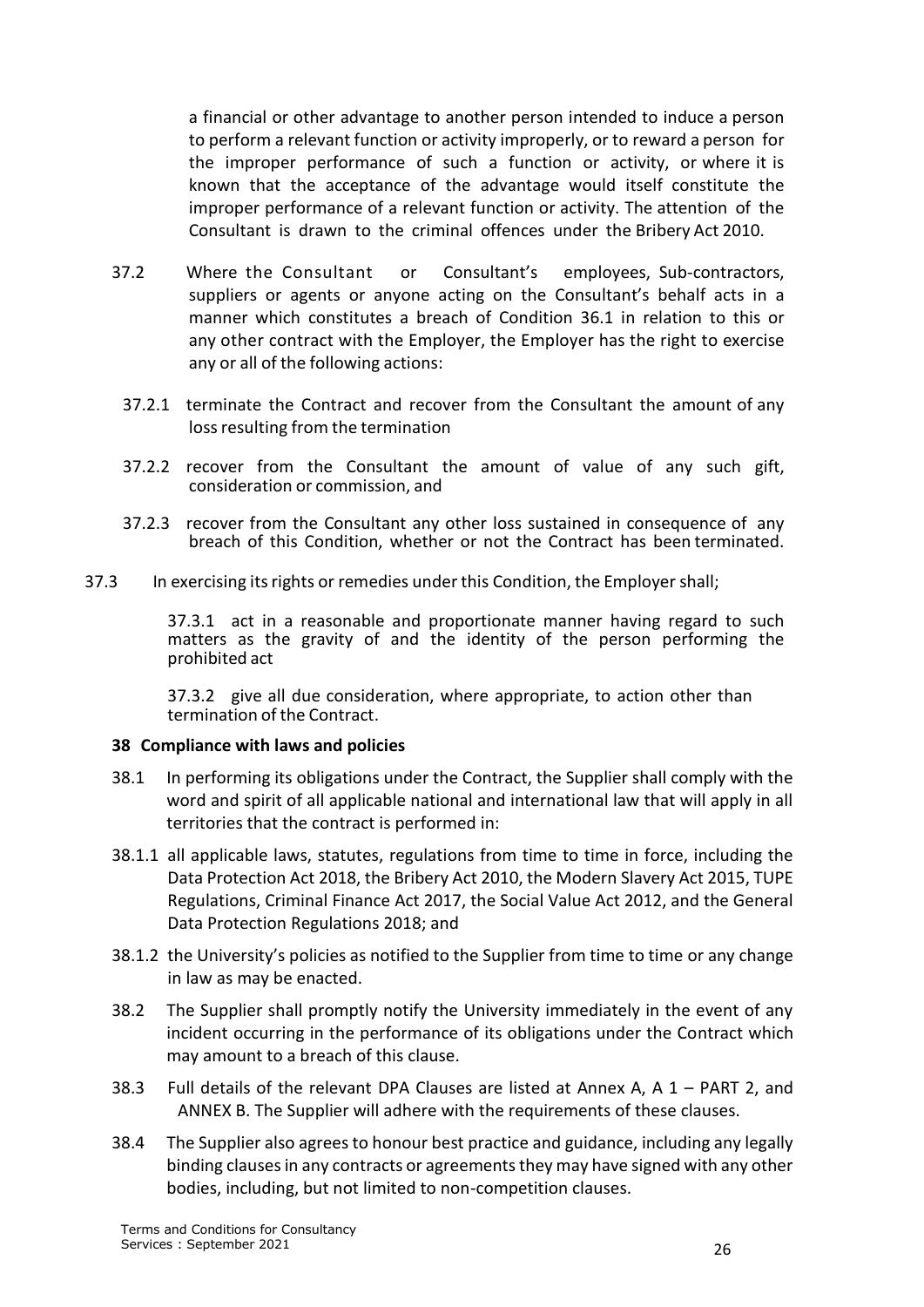- 38.5 A list of many applicable pieces of legislation and regulation is at the below link: https://www.kent.ac.uk/finance/procurement/index.html?tab=legislation
- 38.6 The Supplier guarantees to abide with, and honour the word and spirit of the relevant University polices, including those relating to the standards of conduct and behaviour the University expects of Suppliers. These documents are located at:

i) https://www.kent.ac.uk/finance/procurement/index.html?tab=policies-andprocedures

ii) https://www.kent.ac.uk/governance/policies-and-procedures/index.html

- 38.7 Specifically Suppliers agree to adhere to the University policies regarding Anti-Bribery, Data, Whistle-Blowing, Alcohol, Drugs & Substances, and Declaration of Interests.
- 38.8 Suppliers also agrees to adhere to the Supplier Code of Conduct which is linked to from:

https://www.kent.ac.uk/finance/procurement/index.html?tab=policies-andprocedures

- 38.8 Suppliers have a responsibility to declare to the University any potential conflicts of interest to the University, including but not limited to hospitality of staff, personal relationships, and similar, to ensure that decisions are made fairly and transparently with no possibility of any collusion or conspiracy. Further information on our policies and procedures relating to Business Practices and Behaviours can be found online:
	- Anti Bribery & Corruption policy:

https://www.kent.ac.uk/governance/policies-and-procedures/bribery.html

• Declaration of Interests policy:

https://www.kent.ac.uk/governance/register-of-interests/Declaration-of-InterestsPolicy.html

• Whistleblowing & Fraud policy:

https://www.kent.ac.uk/governance/policies-andprocedures/whistleblowing.html

38.9 The University publishes a Modern Slavery Act statement and it is the expectation of the University that all suppliers comply to the requirements of the act and the contents of the statement:

https://www.kent.ac.uk/governance/modern-slavery-statement.html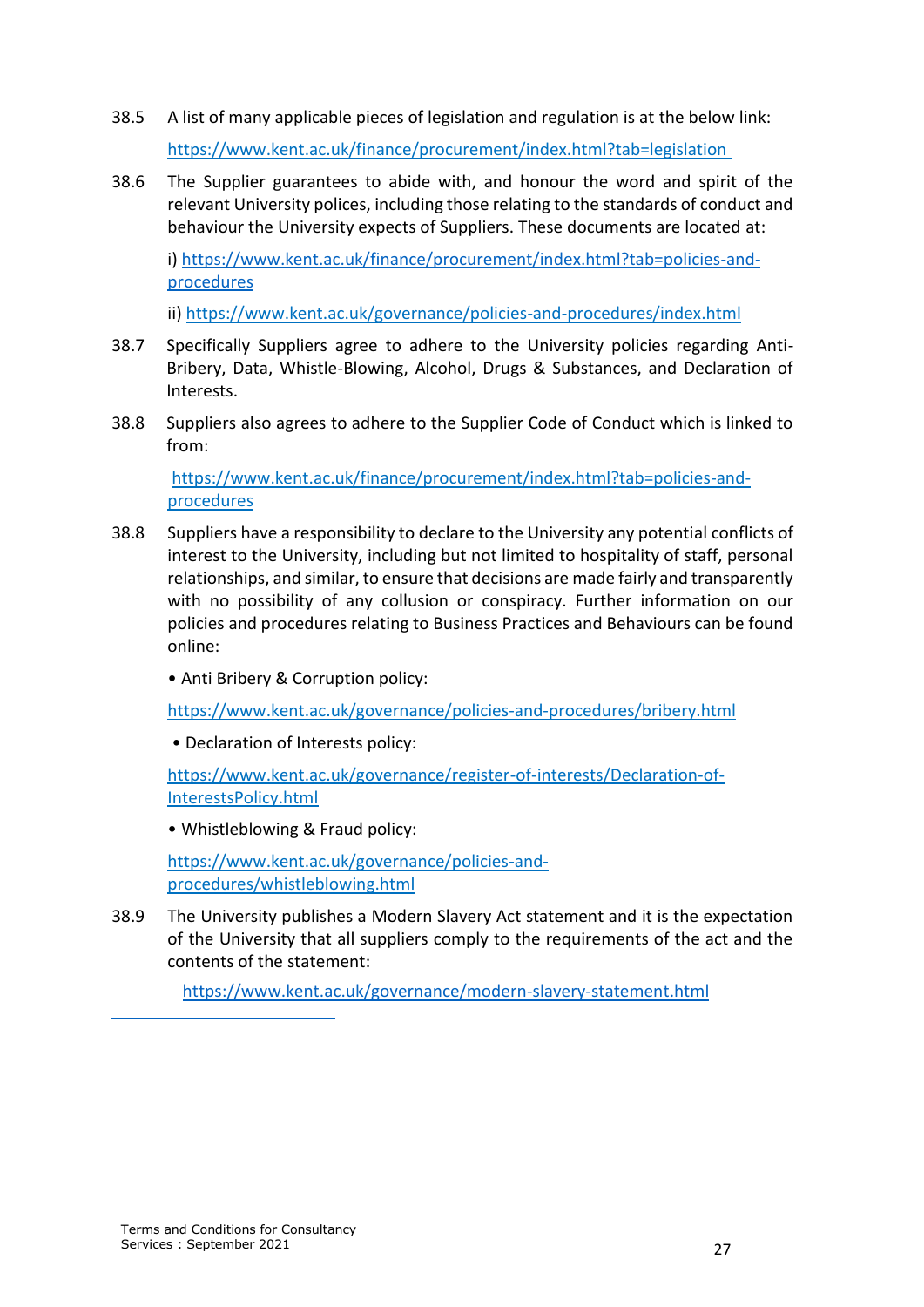# <span id="page-27-0"></span>**Appendix 1 - Change Control Following the Award of Contract**

### **1. Introduction**

- 1.1. Where the Authority or the Consultant see a need to change either the Services or the Conditions of the Contract, the Authority may at any time request, and the Consultant may at any time recommend, such change only in accordance with the Change Control Procedure as set out at paragraph 2.
- 1.2. Until such time as a change is made in accordance with the Change Control Procedures, the Consultant shall, unless otherwise agreed in writing, continue to provide the Services as if the request or recommendation had not been made.
- 1.3. Any discussions which may take place between the Authority and the Consultant in connection with a request for change shall be without prejudice to the rights of either party.
- 1.4. In the event of any variation of the Contract, the Contract Price shall be subject to fair and reasonable adjustment to be agreed between the Authority and the Consultant.
- 1.5. Any work undertaken by the Consultant's Staff which has not been authorised in advance by a change to the Contract or otherwise agreed according to paragraph 1 shall be undertaken entirely at the expense and liability of the Consultant.

### **2. Procedure**

- 2.1. Where a request for an amendment is received from the Authority, the Consultant shall, unless otherwise agreed, submit to the Authority two copies of a Change Control Note (CCN) signed by the Consultant within three weeks of the date of the request.
- 2.2. If the Consultant considers that the preparation of a CCN requested by the Authority would necessitate significant additional allocation of resources, the Consultant will notify the Authority accordingly and, on agreement by the Authority, the Consultant will make a proposal for a paid study of the cost and implications of producing the required CCN. Pending the Authority's acceptance of that proposal the Consultant will be relieved of the obligation to produce the CCN.
- 2.3. A request to amend by the Consultant shall be submitted direct to the Authority in the form of two copies of a CCN signed by the Consultant at the time of such recommendation.
- 2.4. The CCN must include: